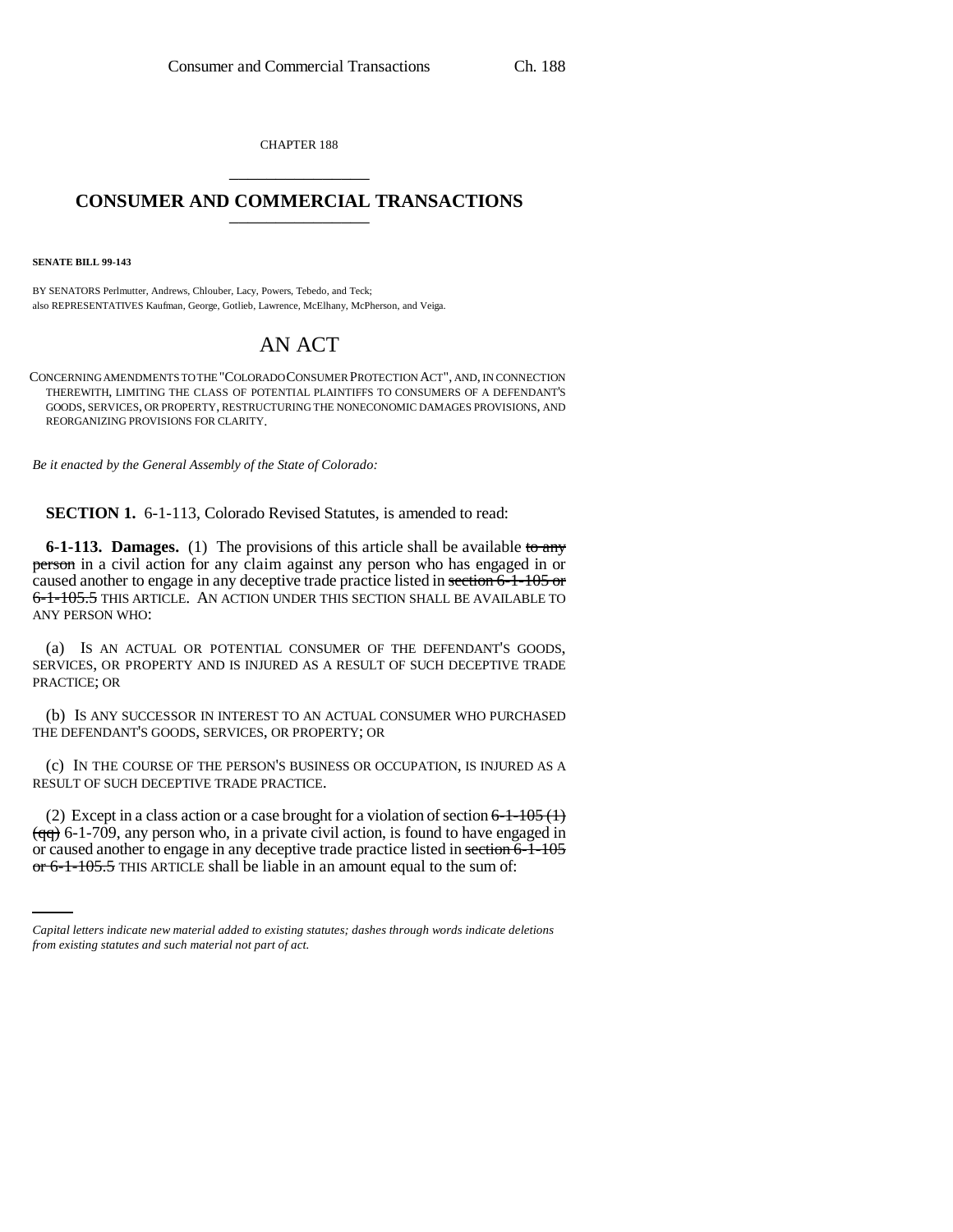(a) Three times THE GREATER OF:

(I) The amount of actual damages sustained; or

(II) two hundred fifty FIVE HUNDRED dollars; whichever is greater; and OR

(III) THREE TIMES THE AMOUNT OF ACTUAL DAMAGES SUSTAINED, IF IT IS ESTABLISHED BY CLEAR AND CONVINCING EVIDENCE THAT SUCH PERSON ENGAGED IN BAD FAITH CONDUCT; PLUS

(b) In the case of any successful action to enforce said liability, the costs of the action together with reasonable attorney fees as determined by the court.

(2.3) AS USED IN SUBSECTION (2) OF THIS SECTION, "BAD FAITH CONDUCT" MEANS FRAUDULENT, WILLFUL, KNOWING, OR INTENTIONAL CONDUCT THAT CAUSES INJURY.

(2.5) Notwithstanding the provisions of subsection (2) of this section, in the case of any violation of section  $6-\overline{1}-105$  (1) (qq) 6-1-709, in addition to interest, costs of the action, and reasonable attorney fees as determined by the court, the prevailing party shall be entitled only to damages in an amount sufficient to refund moneys actually paid for a manufactured home not delivered in accordance with the provisions of section  $6-1-105(1)(qq)$  6-1-709.

(3) Any person who brings an action under this article which THAT is found by the court to be groundless and in bad faith or for the purpose of harassment shall be liable to the defendant for the costs of the action together with reasonable attorney fees as determined by the court.

(4) Costs and attorney fees shall be awarded to the attorney general or a district attorney in all actions where the attorney general or the district attorney successfully enforces this article.

**SECTION 2.** Article 1 of title 6, Colorado Revised Statutes, is amended BY THE ADDITION OF A NEW PART CONTAINING RELOCATED PROVISIONS, WITH AMENDMENTS, to read:

### PART 7 SPECIFIC PROVISIONS

**6-1-701. [Formerly 6-1-105.5] Hearing aid dealers - deceptive trade practices.** (1) As used in this section, unless the context otherwise requires:

(a) "Audiologist" means an individual who holds a master's or doctoral degree in audiology, who has passed an examination conducted under the auspices of the American speech-language-hearing association or an equivalent examination, and who has obtained a certificate of competency in audiology from a nationally recognized certification agency IS REGISTERED AS AN AUDIOLOGIST PURSUANT TO PART 1 OF ARTICLE 5.5 OF TITLE 12, C.R.S., or who has been certified as a school audiologist by the Colorado department of education pursuant to section 22-60-104, C.R.S.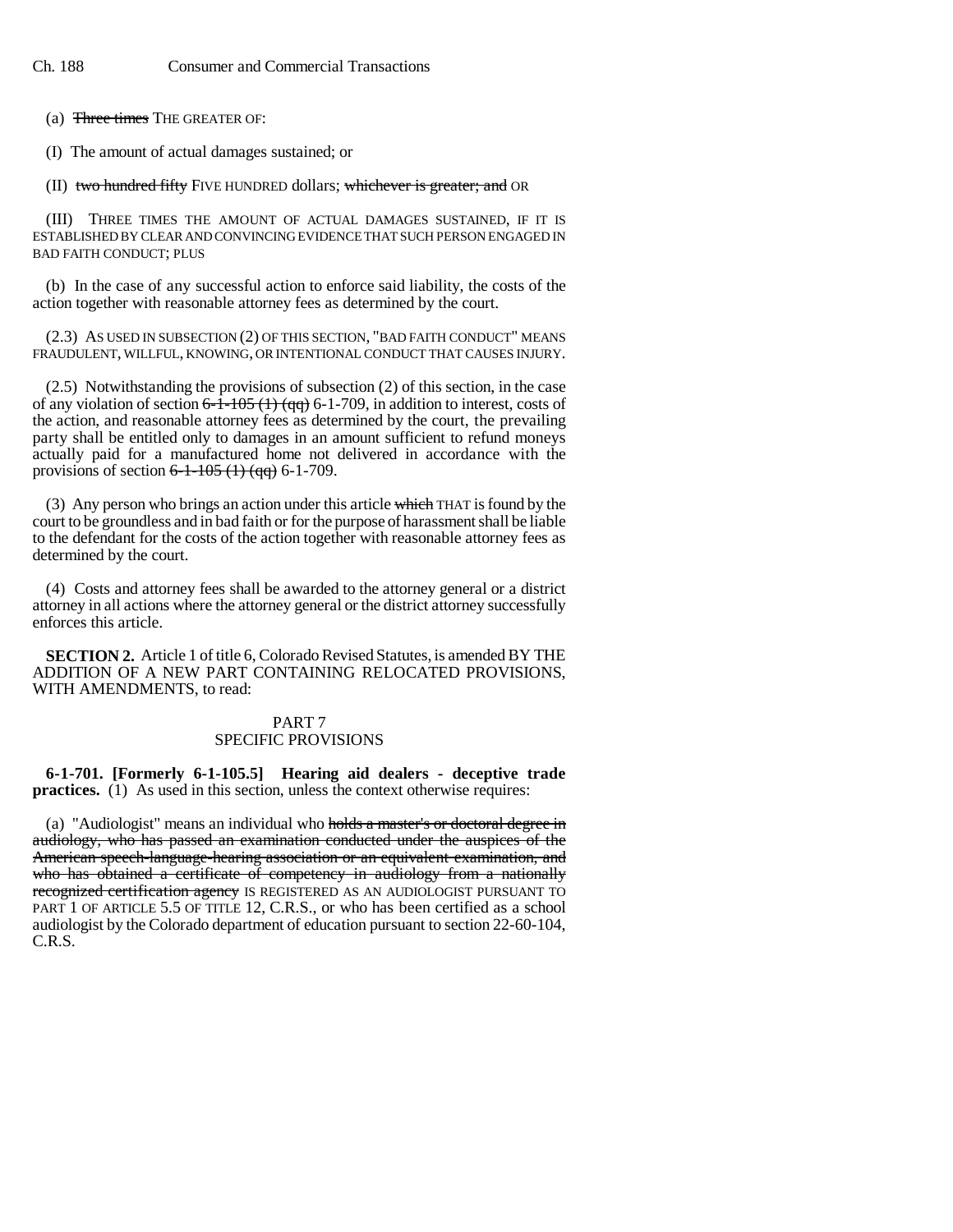$(a.5)$  (b) "Dispense" means any transfer of title, possession, or the right to use by lease, bailment, or any other method, but excludes transactions with distributors or dealers.

 $\leftrightarrow$  (c) (I) "Hearing aid" means any wearable instrument or device designed or offered for the purpose of aiding or compensating for impaired human hearing and any parts, attachments, or accessories thereto, including ear molds but excluding batteries and cords; except that "hearing aid" does not include a "cochlear implant" or "cochlear prosthesis".

(II) "Cochlear implant" or "cochlear prosthesis" means an electrode or electrodes surgically implanted in the cochlea, which are attached to an induction coil buried under the skin near the ear, and the associated unit, which is worn on the body.

(c) (d) "Hearing aid dealer" means any person engaged in the practice of dispensing, fitting, or dealing in hearing aids AN INDIVIDUAL WHO IS REGISTERED AS A HEARING AID DEALER PURSUANT TO PART 2 OF ARTICLE 5.5 OF TITLE 12, C.R.S.

(d) (e) "Practice of dispensing, fitting, or dealing in hearing aids" includes the selection and adaptation for the sale of hearing aids and includes the testing of hearing for these purposes. The practice also includes the making of impressions for ear molds, plus counseling and instruction pertaining to the selection, fitting, adaptation, or sale of hearing aids.

 $(e)$  (f) "Trial period" means the first thirty days the buyer has the hearing aid or aids in such buyer's possession. Any such trial period shall be extended by mutual agreement of the buyer and the hearing aid dealer.

(2) In addition to any other deceptive trade practices under section 6-1-105 OR THIS PART 7, a hearing aid dealer or, with respect to only paragraph (a) of this subsection (2), an audiologist engages in a deceptive trade practice when such dealer:

(a) Fails to deliver to each person supplied with a hearing aid a receipt which THAT:

(I) Bears the business address of the hearing aid dealer together with specifications as to the make and serial number of the hearing aid furnished and the full terms of the sale clearly stated. If a hearing aid which THAT is not new is sold, the container thereof and the receipt shall be clearly marked as "used" or "reconditioned", whichever is applicable, within the terms of the guarantee, if any.

(II) Bears, in no smaller type than the largest used in the body of the receipt, in substance, a provision that the purchaser has been advised at the outset of his THE PURCHASER'S relationship with the hearing aid dealer that any examination or representation made by a hearing aid dealer in connection with the practice of dispensing, fitting, or dealing in hearing aids is not an examination, diagnosis, or prescription by a person licensed to practice medicine in this state and, therefore, must not be regarded as medical opinion or advice;

(III) Bears, in no smaller type than the largest used in the body of the receipt, a provision indicating that consumer complaints which THAT cannot be resolved with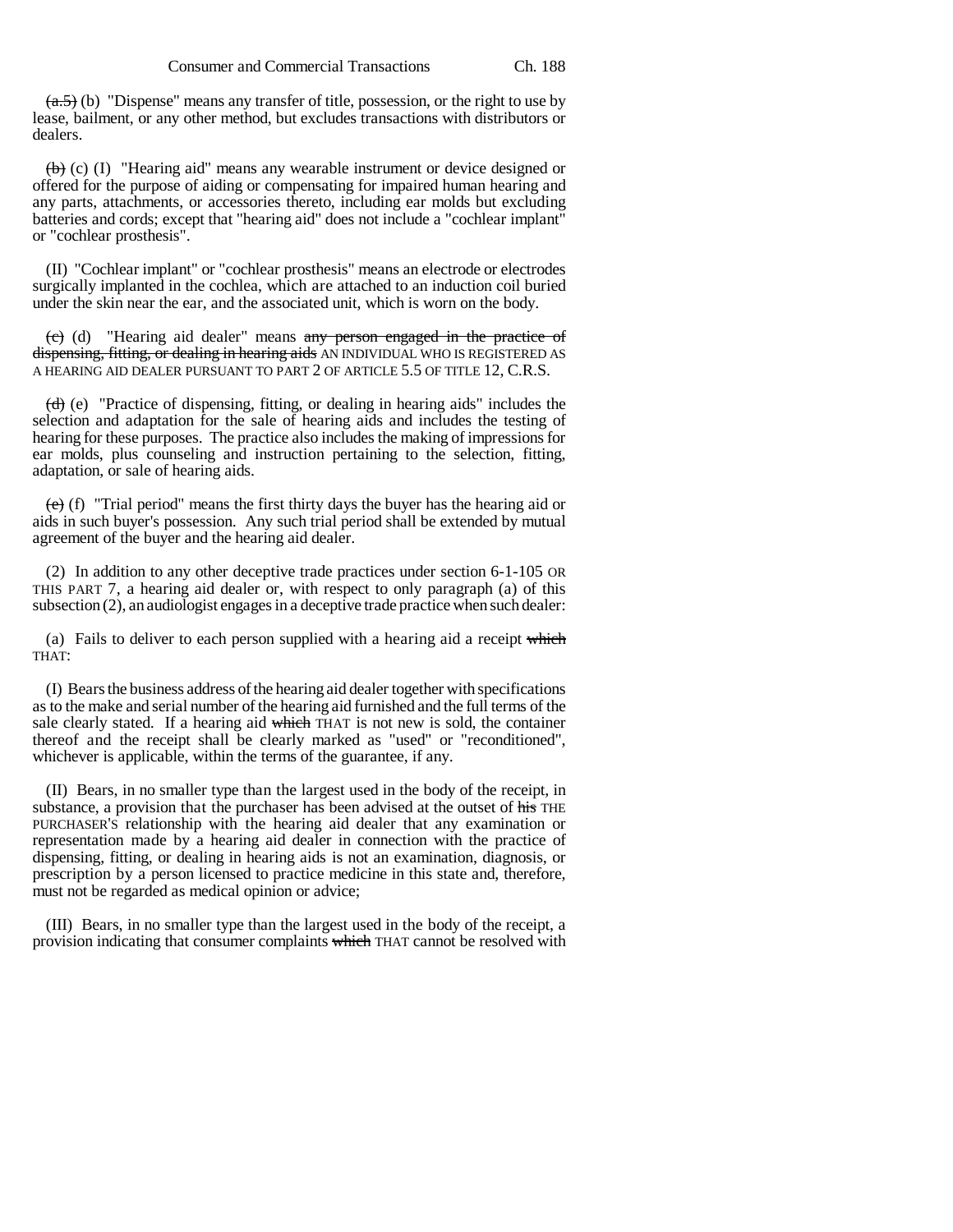the dealer may be filed initially with the office of the district attorney for the jurisdiction where the device was sold or with the state attorney general's office and the address and telephone number of the district attorney's office or attorney general's office where such complaints may be filed;

(IV) Bears a provision labeled "warranty" in which the exact warranty terms and periods available from the manufacturer are documented, or includes an original or photocopy of the original manufacturer's warranty with the receipt;

(b) Sells a hearing aid to a child eighteen years of age or younger without ascertaining whether the child has been examined by a licensed physician and an audiologist within six months prior to the fitting;

(c) (I) Fails to receive from a licensed physician, prior to dispensing, fitting, or dealing in a hearing aid to any person, a written prescription or recommendation which THAT specifies that the person is in fact in need of a hearing aid; except that any person eighteen years of age or older who objects to medical evaluation for religious or personal beliefs may waive the requirement in his SUCH PERSON'S own handwriting;

(II) Sells, provides, dispenses, adjusts, provides training or teaching in regard to, or otherwise services cochlear implants unless he SUCH HEARING AID DEALER is an audiologist or a physician;

(d) Fails to recommend in writing prior to fitting or dispensing a hearing aid that the best interests of the prospective user would be served by consulting a licensed physician specializing in diseases of the ear, or, any licensed physician, if any of the following conditions exists:

(I) Visible congenital or traumatic deformity of the ear;

- (II) History of or active drainage of the ear within the previous ninety days;
- (III) History of sudden or rapidly progressive hearing loss;
- (IV) Acute or chronic dizziness;
- (V) Unilateral hearing loss of sudden onset within the previous ninety days;

(VI) Audiometric air-bone gap equal to or greater than fifteen decibels at 500 hertz (Hz), 1,000 Hz, and 2,000 Hz;

(VII) Visible evidence of cerumen accumulation on or a foreign body in the ear canal;

(VIII) Pain or discomfort in the ear;

(e) Fails to provide a thirty-day rescission period with the following terms:

(I) The buyer shall have the right to cancel the purchase for any reason before the expiration of the rescission period by giving or mailing written notice of cancellation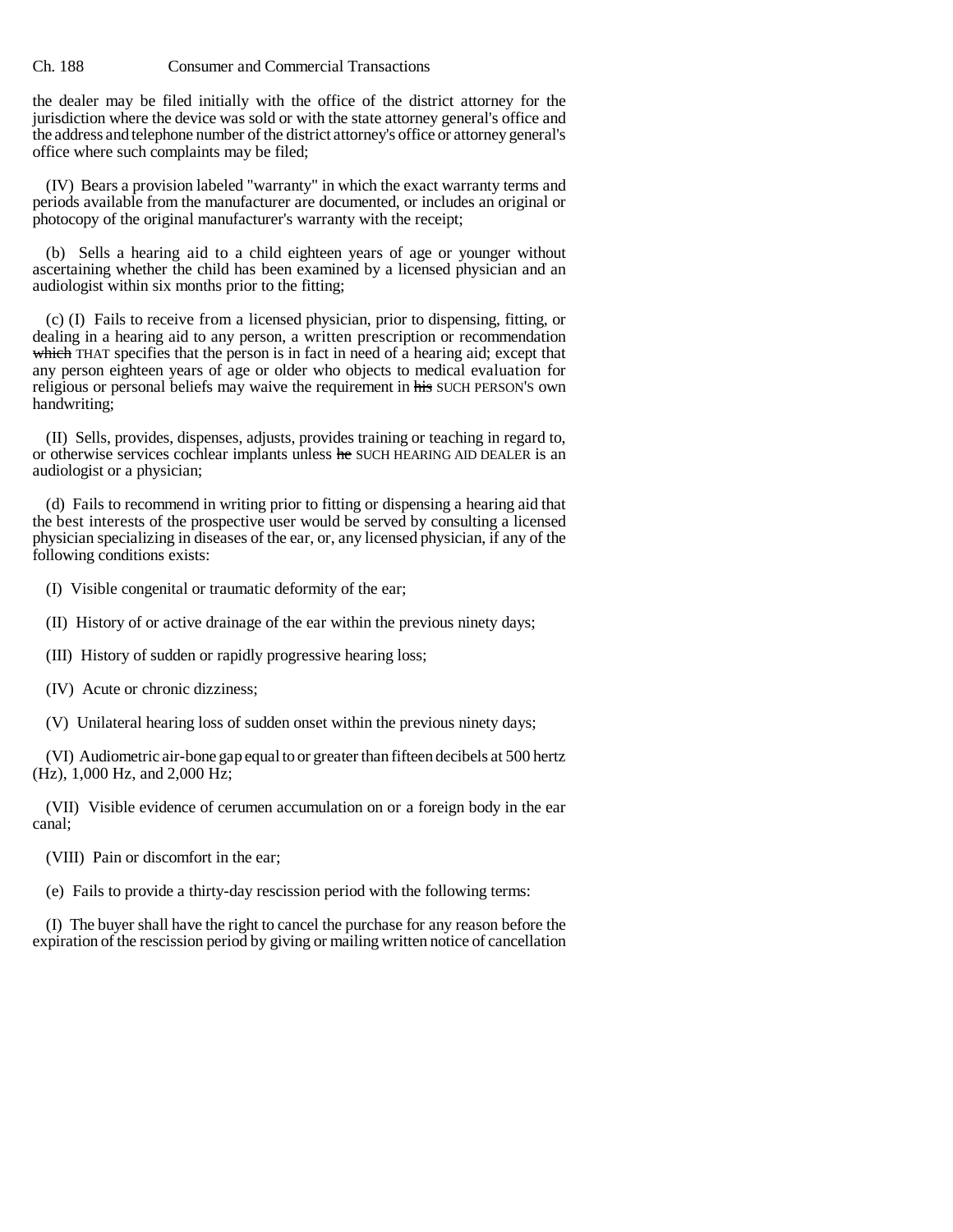to the seller. The thirty-day rescission period shall be tolled for any period during which a hearing aid dealer takes possession or control of a hearing aid after its original delivery.

(II) The buyer, upon cancellation, is entitled to receive a full refund of any payment made for the hearing aid within thirty days of AFTER return of the hearing aid to the seller; except that, if the hearing aid is returned for any reason other than a defect in such hearing aid, the seller may retain an itemized amount to cover the minimum costs of materials used by the dealer and a manufacturer's return fee, but such amount may not be greater than five percent of the total charge for the hearing aid.

 $(III)$  (A) The seller shall provide a written receipt or contract to the buyer which THAT includes, in immediate proximity to the space reserved for the signature of the buyer, the following specific statement in all capital letters of no less than ten-point, bold-faced type:

**"THE BUYER HAS THE RIGHT TO CANCEL THIS PURCHASE FOR ANY REASON AT ANY TIME PRIOR TO 12 MIDNIGHT OF THE 30TH CALENDAR DAY AFTER RECEIPT OF THE HEARING AID BY GIVING OR MAILING THE SELLER WRITTEN NOTICE OF CANCELLATION AND BY RETURNING THE HEARING AID. BY LAW, THE SELLER IS ALLOWED TO RETAIN AN ITEMIZED AMOUNT, NOT TO EXCEED FIVE PERCENT OF THE TOTAL CHARGE FOR THE HEARING AID, TO COVER THE COSTS OF A MANUFACTURER'S RETURN FEE AND THE MINIMUM COSTS OF MATERIALS USED BY THE DEALER, UNLESS THE HEARING AID IS RETURNED BECAUSE IT IS DEFECTIVE."**

(B) The written contract or receipt provided to the buyer shall also contain a statement, in print size no smaller than ten-point type, that the sale is void and unenforceable if the hearing aid being purchased is not delivered to the consumer within thirty days after the date the written contract is signed or the receipt is issued, whichever occurs later. The written contract or receipt shall also include the hearing aid dealer's registration number and a statement that the hearing aid dealer shall promptly refund all moneys paid for the purchase of a hearing aid if it is not delivered to the consumer within such thirty-day period. Such statement is not subject to waiver by the buyer.

(IV) A refund request form shall be attached to each receipt and shall contain the information in subparagraph (I) of paragraph (a) of this subsection (2) and the statement, in all capital letters of no less than ten-point, bold-faced type: "Refund request - this form must be postmarked by (Date to be filled in). No request - this form must be postmarked by  $\overline{\phantom{a}}$ refund will be given until the hearing aid or hearing aids are returned to the seller." A space for the buyer's address, telephone number, and signature must be provided. The buyer shall only be required to sign, list the buyer's current address and telephone number, and mail the refund request form to the seller. If the hearing aid is sold in the buyer's home, at the buyer's option, the seller shall be responsible for arranging the return of the hearing aid.

(f) Represents that the service or advice of a person licensed to practice medicine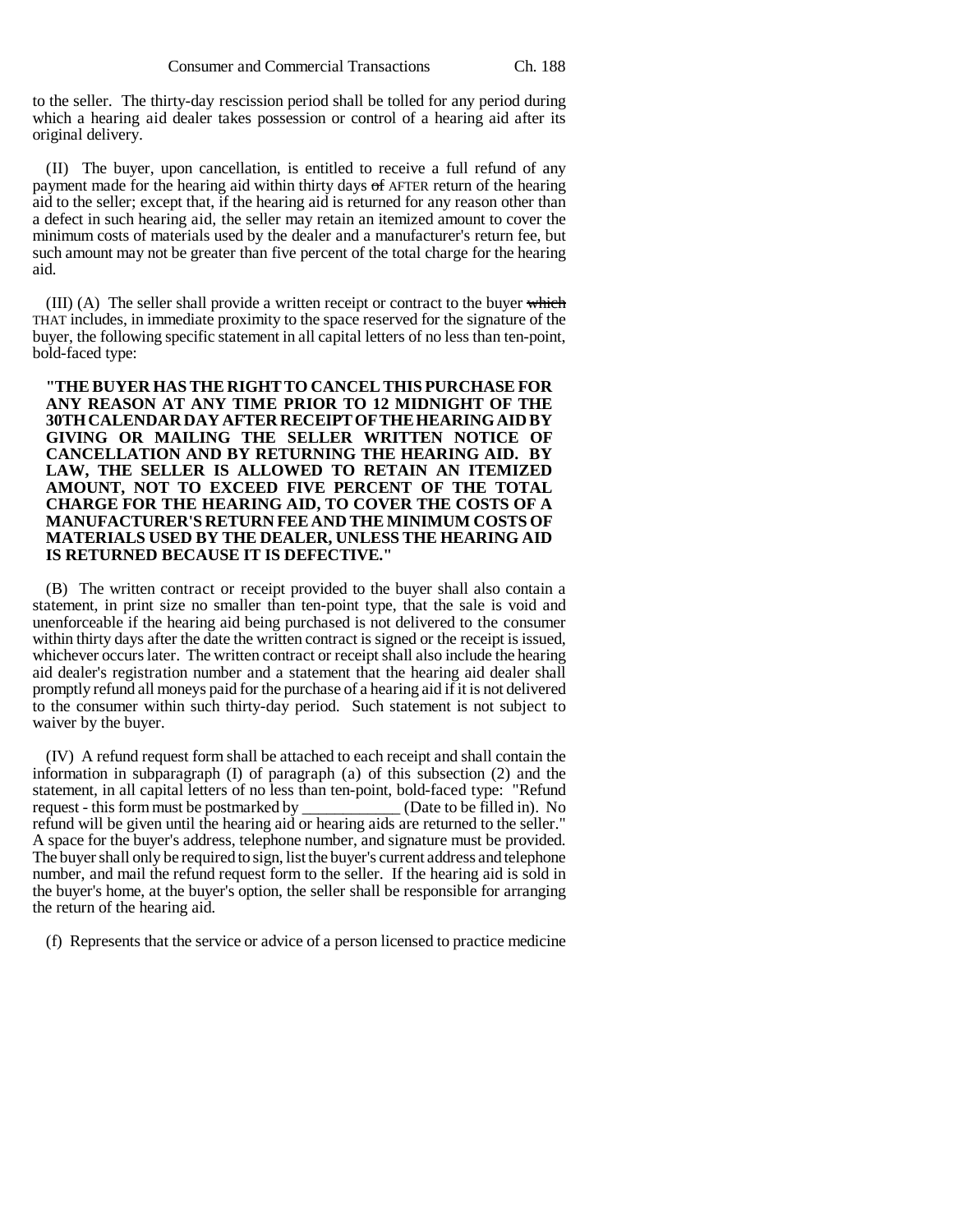will be used or made available in the selection, fitting, adjustment, maintenance, or repair of hearing aids when that is not true or using the terms "doctor", "clinic", "state-licensed clinic", "state-registered", "state-certified", or "state-approved" or any other term, abbreviation, or symbol when it would falsely give the impression that service is being provided by persons trained in medicine or that the hearing aid dealer's service has been recommended by the state when such is not the case or when that would be false or misleading;

(g) Directly or indirectly gives or offers to give or permits or causes to be given money or anything of value to any person who advises another in a professional capacity as an inducement to influence him SUCH PERSON or have him SUCH PERSON influence others to purchase or contract to purchase products sold or offered for sale by a hearing aid dealer or influences persons to refrain from dealing in the products of competitors;

(h) Dispenses a hearing aid to a person who has not been given tests utilizing appropriate established procedures and instrumentation in the fitting of hearing aids, except in cases of selling replacement hearing aids within one year after the date of the original purchase;

(i) Makes a false or misleading statement of fact concerning goods or services or the buyer's right to cancel with the intention or effect of deterring or preventing the buyer from exercising the buyer's right to cancel;

(j) Charges, collects, or recovers any cost or fee for any good or service that has been represented by the hearing aid dealer as free.

(3) Fines collected pursuant to this part 1 shall be distributed in the following manner: Fifty percent shall be divided by the court between state and local law enforcement agencies assisting with the prosecution, including but not limited to the office of the attorney general and the district attorney's office, and fifty percent shall be paid to the state treasurer, who shall credit the same to the general fund.

**6-1-702. [Formerly 6-1-105 (1) (p.3), (1) (p.5), and (1) (p.7)] Telephone and facsimile solicitations - deceptive trade practices.** (1) A PERSON ENGAGES IN A DECEPTIVE TRADE PRACTICE WHEN, IN THE COURSE OF SUCH PERSON'S BUSINESS, VOCATION, OR OCCUPATION, SUCH PERSON:

 $(\overline{p.3})$  (a) (I) Solicits a consumer residing in Colorado by telephone as a seller, unless the seller, within one minute after beginning the conversation, identifies himself or herself, whom he or she represents, and the purpose of the call or repeatedly causes any telephone to ring or engages any person in a telephone conversation repeatedly or continuously with the intent to annoy, abuse, or harass any person at the telephone number called.

(II) The provisions of this paragraph  $(\overline{p.3})$  (a) shall not apply to a telephone solicitation between a seller and a consumer if there is an existing business relationship between the seller and the consumer at the time of the telephone solicitation or if the call is initiated by the consumer.

 $(p.5)$  (b) (I) Solicits a consumer residing in Colorado by a facsimile transmission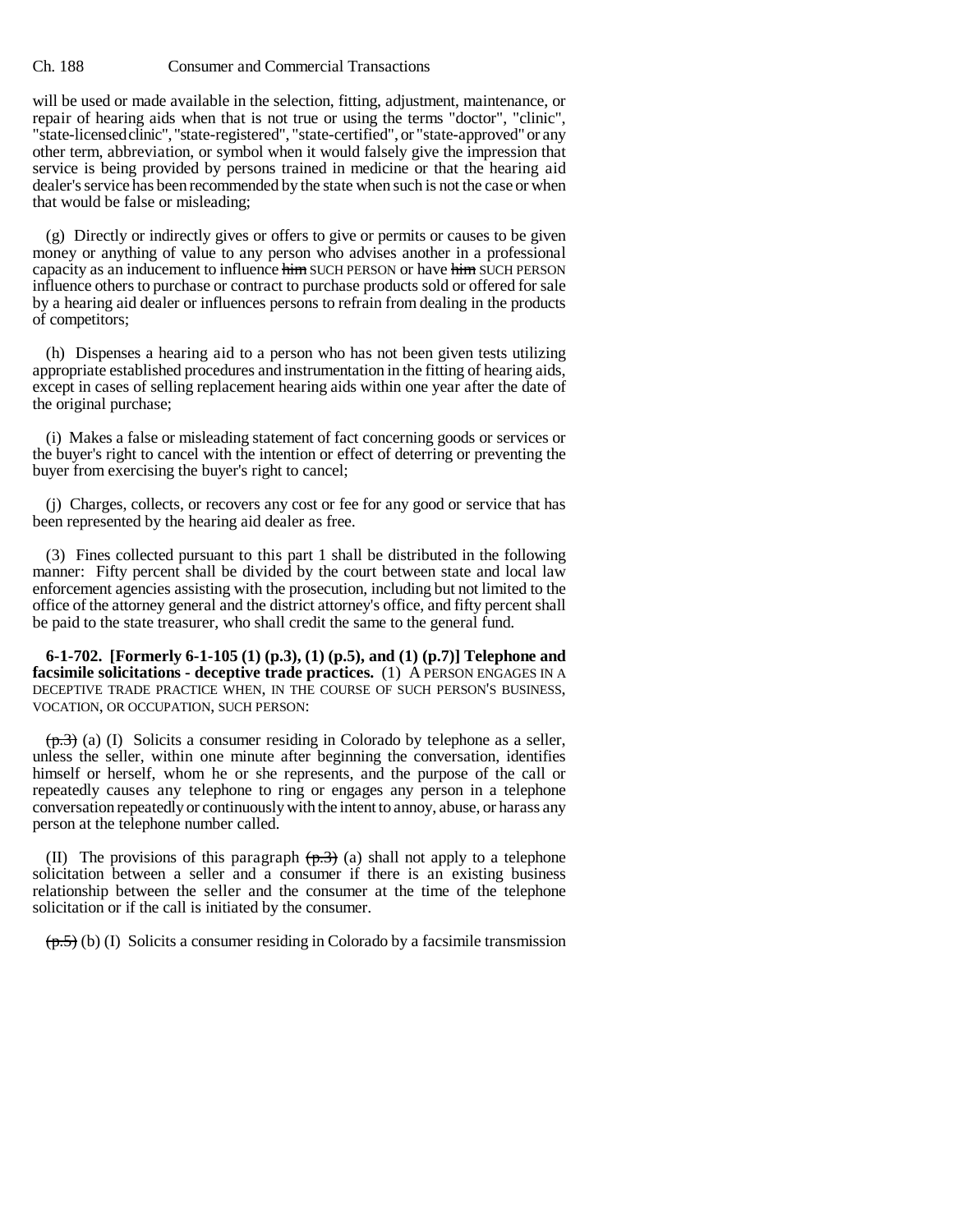without including in the facsimile message a toll-free telephone number which THAT a recipient of the unsolicited transmission may use to notify the sender not to transmit to the recipient any further unsolicited transmissions.

(II) The provisions of this paragraph  $(p.5)$  (b) shall not apply to unsolicited transmissions if there is an existing business relationship between the seller and the consumer at the time of the solicitation or if the facsimile transmission was requested or initiated by the consumer. The provisions of this paragraph  $(p.5)$  (b) shall not apply to the transmission of documents by a telecommunications provider to the extent that the telecommunications provider merely provides transmission facilities.

 $(\overline{p.7})$  (c) Sells a consumer's facsimile number without either giving notice to the consumer that the number could be sold to other persons or without allowing the consumer the option of preventing the sale of the consumer's number to others.

**6-1-703. [Formerly 6-1-105 (1) (s)] Time shares - deceptive trade practices.** (1) A PERSON ENGAGES IN A DECEPTIVE TRADE PRACTICE WHEN, IN THE COURSE OF SUCH PERSON'S BUSINESS, VOCATION, OR OCCUPATION, SUCH PERSON

 $\overline{\text{S}}$  engages in one or more of the following activities in connection with the advertisement or sale of a time share:

 $(H)$  (a) Misrepresents the investment, resale, or rental value of any time share; the conditions under which a purchaser may exchange the right to use accommodations or facilities in one location for the right to use accommodations or facilities in another location; or the period of time during which the accommodations or facilities contracted for will be available to the purchaser;

 $(H)$  (b) Fails to allow any purchaser of a time share a right to rescind the sale within five calendar days after the sale;

(III) (c) Fails to provide conspicuous notice on the contract of the right of a purchaser of a time share to rescind the sale either by telegram, mail, or hand delivery. For purposes of this  $\frac{1}{2}$  paragraph  $\left(s\right)$  SECTION, notice of rescission is considered given, if by mail when postmarked, if by telegram when filed for telegraphic transmission, or if by hand delivery when delivered to the seller's place of business; OR

(IV) (d) Fails to refund any down payment or deposit made pursuant to a time share contract within seven days after the seller receives the purchaser's written notice of rescission.

#### (V) Repealed.

**6-1-704. [Formerly 6-1-105 (1) (t)] Health clubs - deceptive trade practices.** (1) A PERSON ENGAGES IN A DECEPTIVE TRADE PRACTICE WHEN, IN THE COURSE OF SUCH PERSON'S BUSINESS, VOCATION, OR OCCUPATION, SUCH PERSON

 $(t)$  engages in one or more of the following activities in connection with the advertisement or sale of a membership in a health club: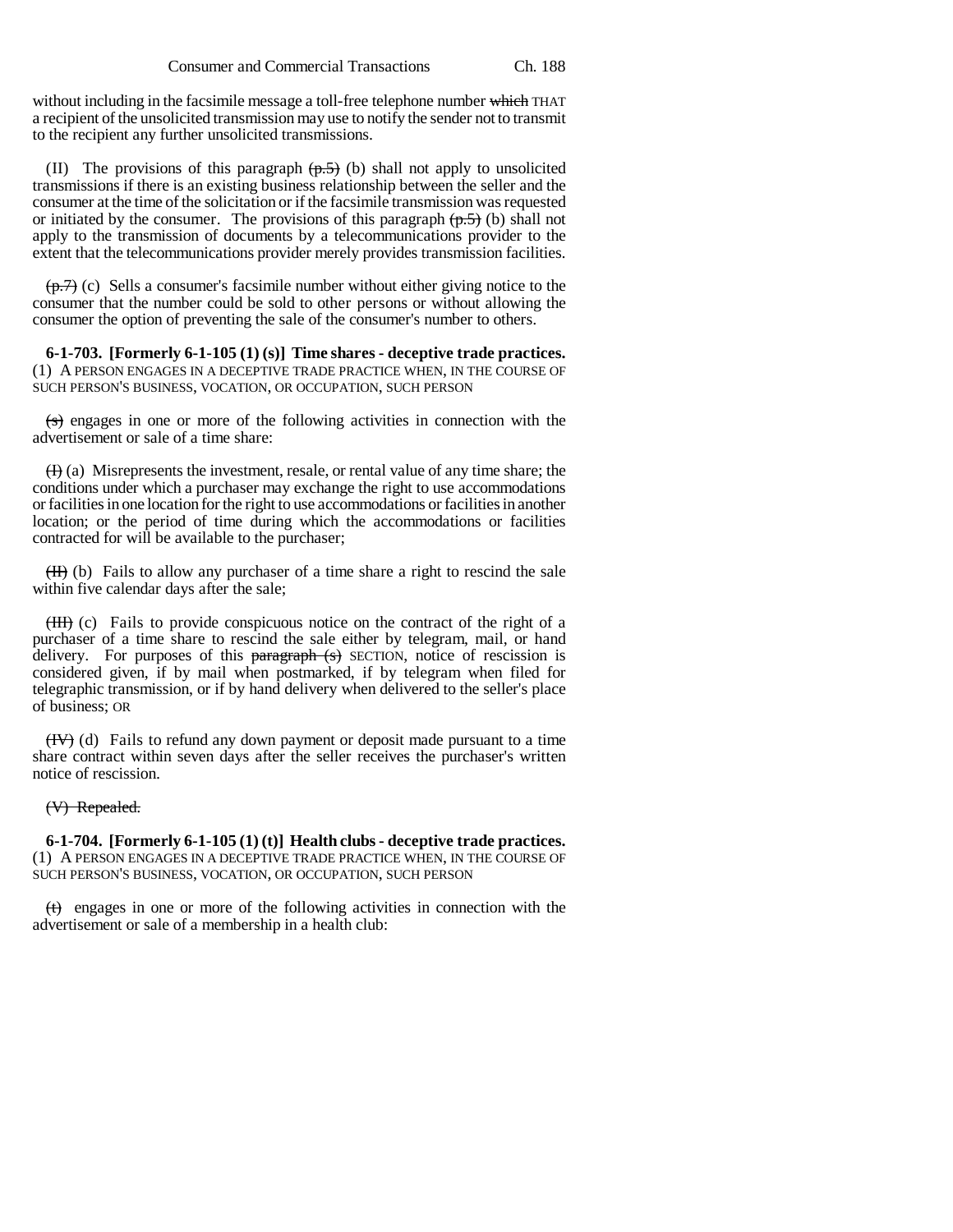$(H)$  (a) Fails to allow any buyer of a membership in a health club to rescind the membership contract within three business days after receipt by the buyer of a copy of the contract;

 $(H)$  (b) Fails to provide conspicuous notice of the right of a purchaser of a health club membership to rescind the sale either by telegram, mail, or hand delivery. For purposes of this  $\frac{1}{2}$  paragraph (t) SECTION, notice of rescission is considered given, when specified in subparagraph (III) of paragraph  $(s)$  of this subsection  $(1)$  IF BY MAIL WHEN POSTMARKED, IF BY TELEGRAM WHEN FILED FOR TELEGRAPHIC TRANSMISSION, OR IF BY HAND DELIVERY WHEN DELIVERED TO THE SELLER'S PLACE OF BUSINESS.

 $(HH)$  (c) Fails to allow the buyer, or the estate of the buyer, to cancel the membership contract when:

 $(A)$  (I) The buyer dies;

 $(\overline{B})(II)$  The buyer becomes totally physically disabled as determined by a licensed physician for the duration of the membership contract;

 $(\overline{\mathbf{C}})$  (III) The health club is moved to a location that is more than five miles from the location of the establishment when the buyer entered into the membership contract;

 $\overline{(D)}$  (IV) The membership in the health club is transferred to a location of the same club or another club, which location is more than five miles from the location of the club when the buyer entered into the contract, and this transfer occurs because of cessation of health club services at the club location from which the membership is transferred;

 $(E)$  (V) The seller permanently discontinues operation of the health club or sells the health club and the sale results in substantial alteration of the quality of health club services or facilities or the nature of benefits so that they no longer conform to the provisions of the membership contract, but there shall be a thirty-day "right to cure" during which the fees payable by the buyer under the membership contract shall be suspended and the health club may bring the services, facilities, and benefits into conformance with the provisions of the membership contract;

(IV) (d) Fails to refund all payments made pursuant to the membership contract, less a prorated fee for days of actual use of the health club by the buyer, within fifteen days after the seller receives the buyer's written notice of rescission;

 $(V)$  (e) When a health club is planned or under construction, and the sale of the membership takes place before the health club is completed, fails to:

 $(A)$  (I) Disclose clearly and conspicuously in the membership contract the date on which the health club will open for use;

(B) (II) Escrow all preopening membership sales receipts in a separate account in a bank or trust company doing business in the state of Colorado or provide a cash bond, letter of credit, certificate of deposit, or other similar surety, in the amount of fifty thousand dollars, for the repayment of amounts actually paid under preopening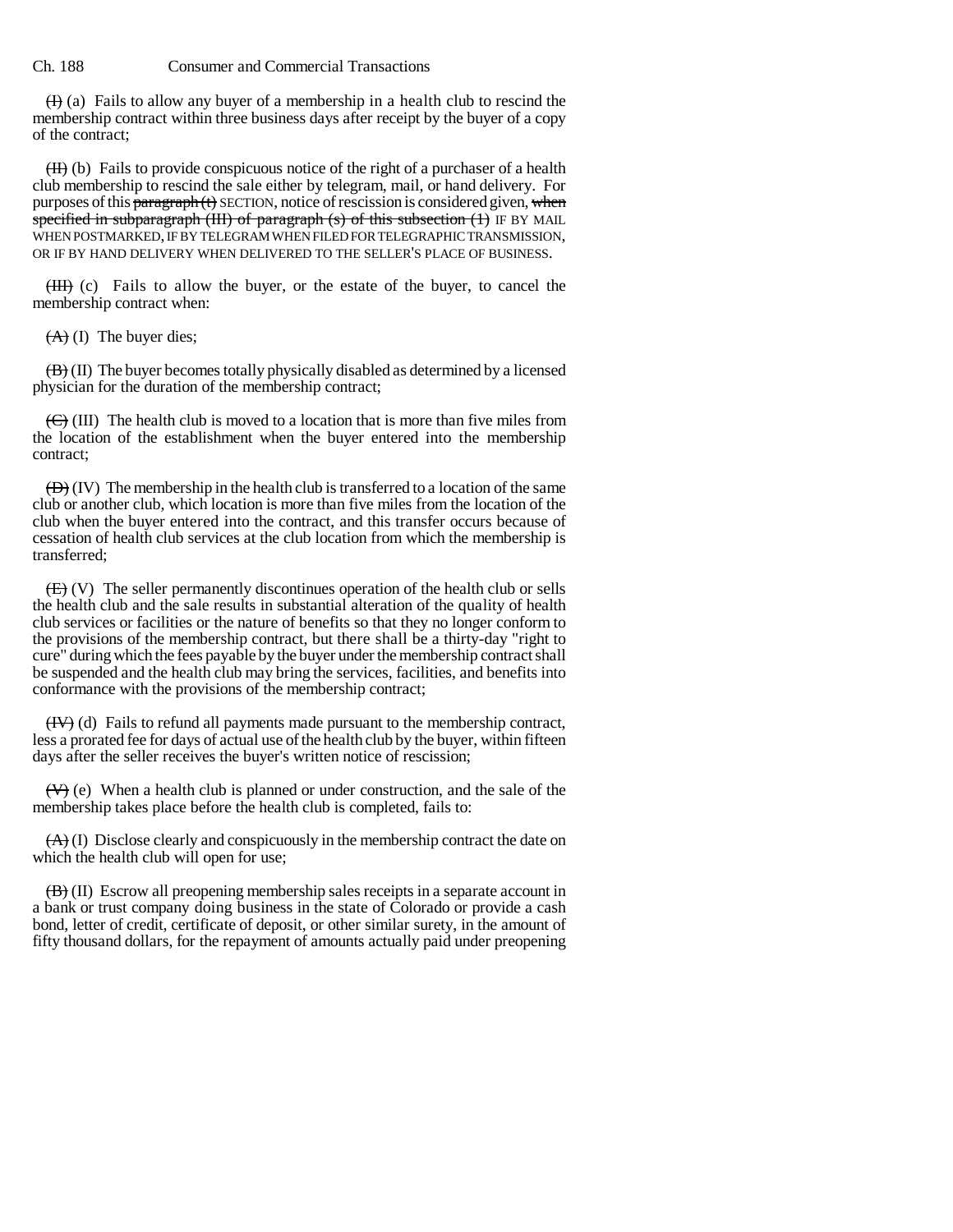membership agreements until the health club is open for business;

 $(\overline{\mathbf{C}})$  (III) Allow the buyer to cancel the membership contract and receive a full refund of all payments made pursuant to the membership contract if the date the health club will open for use is delayed more than sixty days from the date of opening specified in the membership contract;

(VI) (f) Sells any membership contract, the actual or financial duration of which, including any option to renew, is longer than twenty-four months; except that a person does not engage in a deceptive trade practice when such person sells any membership contract the actual or financial duration of which is not longer than thirty-six months with a buyer's option to renew annually thereafter if:

 $(A)$  (I) The health club has been in operation in this state more than two years; and

 $\overline{(B)}$  (II) The health club maintains a bond with a corporate surety from a company authorized to do business in this state or other security acceptable to and approved by the attorney general; and

 $(\overline{\mathbf{C}})$  (III) The aggregate amount of the bond is one hundred thousand dollars for each club location; and

 $(\overline{D})(IV)$  The bond is payable to the state for the benefit of any buyer injured in the event the health club goes out of business prior to the expiration of the buyer's membership contract; and

 $(E)$  (V) The bond is maintained for so long as the health club has any membership contracts in place and outstanding, the specified term for which exceeds twenty-four months; and

(F) (VI) The bond is not cancelled, revoked, or terminated except after notice to, and with the written consent of, the attorney general at least forty-five days in advance of such cancellation, revocation, or termination; and

(G) (VII) The annual renewal option for continued membership contained in the membership contract is not automatic but requires that the buyer affirmatively accept the renewal option by notice in writing to the person selling the membership contract for reasonable consideration on or before the expiration of each contract term, but not more than six months prior to the expiration of any contract term; and

(H) (VIII) IN THE EVENT THAT the health club elects to cancel, revoke, or terminate the bond, it shall post POSTS a notice of such action, in twenty-four-point bold-faced type, to its customers, on the front door of such health club; OR

 $(\overline{\text{VH}})(g)$  Makes any representation, orally or in writing, in connection with the offer or sale of a membership in a health club that a membership contract is for a lifetime or is for a perpetual membership, or uses coercive sales tactics, or misrepresents the quality, benefits, or nature of the services.

**6-1-705. [Formerly 6-1-105 (1) (w)] Dance studios - deceptive trade practices.** (1) A PERSON ENGAGES IN A DECEPTIVE TRADE PRACTICE WHEN, IN THE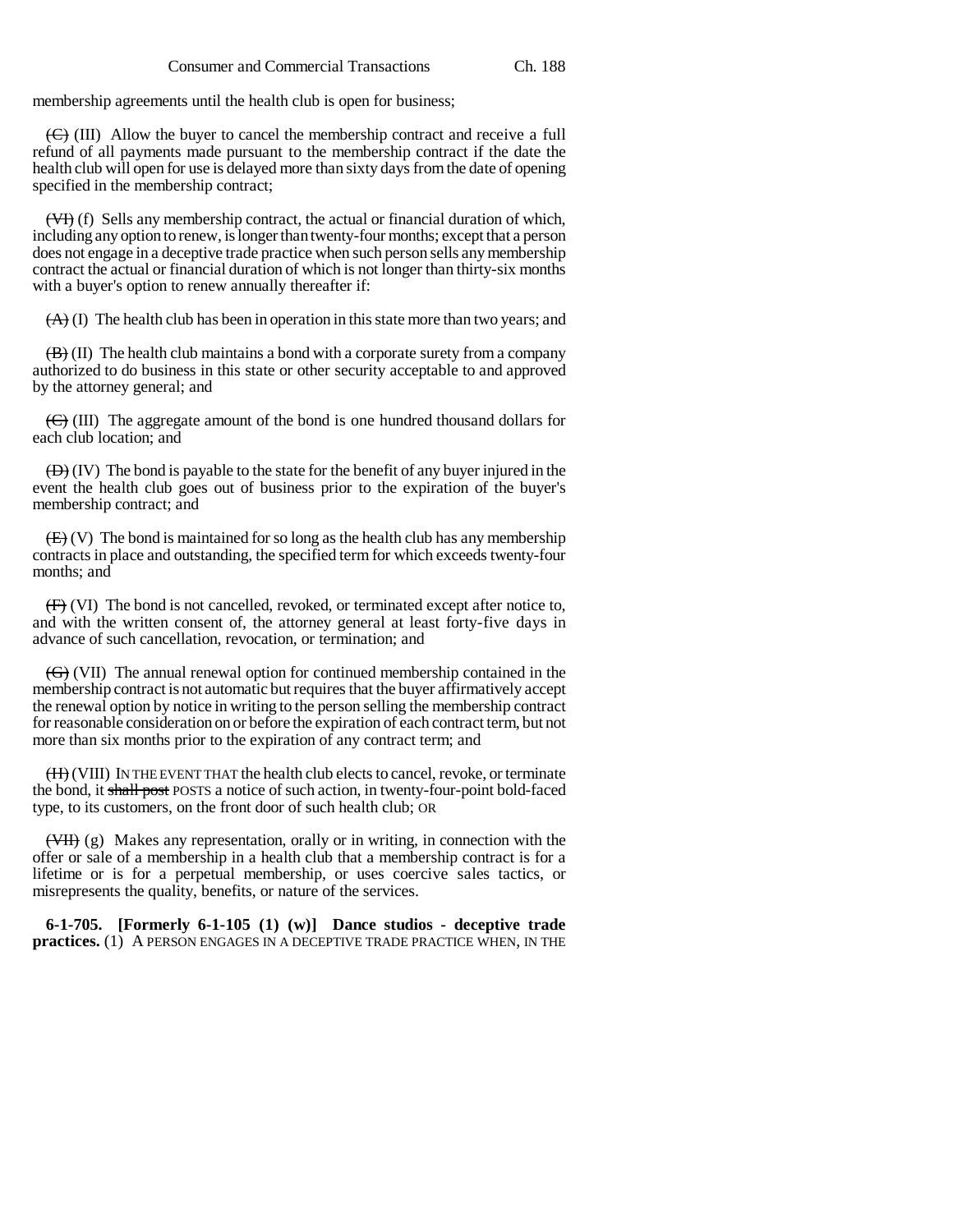COURSE OF SUCH PERSON'S BUSINESS, VOCATION, OR OCCUPATION, SUCH PERSON

 $(w)$  engages in one or more of the following activities or practices in connection with the advertisement, sale, or performance of contracts for dance studio services in which the total amount of the obligation that the purchaser undertakes is in excess of five hundred dollars:

 $(H)$  (a) Fails to execute a written contract and to provide a copy of the contract to the purchaser at the time the purchaser signs it;

 $(H)$  (b) Fails to include, printed in ten-point, bold-faced type in the contract:

 $(A)$  (I) The total amount of the obligation the purchaser undertakes;

 $(\overrightarrow{B})$  (II) All goods and services that the purchaser is to receive under the contract set forth in specific terms, including the total number or hours of dance instruction to be given by the dance studio under the contract broken down by different hourly rates, if applicable, and all other goods and services;

 $(\overline{\mathbf{C}})$  (III) The itemized cost of all goods and services to be provided under the contract, including but not limited to the cost per hour of dance instruction and the different hourly rates for different types of dance lessons, if any, and any charges to be paid by the purchaser for cost of travel, accommodations, or other expenses of dance studio owners, operators, managers, agents, or employees, the total cost of which shall equal the amount to be specified in the contract pursuant to sub-subparagraph (A) of this subparagraph (H) (I) OF THIS PARAGRAPH (b); and

 $(\overline{D})(IV)$  The purchaser's right to cancel as specified in subparagraphs (III) to  $(V)$ of this paragraph  $(w)$  PARAGRAPHS (c) TO (e) OF THIS SUBSECTION  $(1)$ ;

(III) (c) Fails to include in the contract the following statement in bold-faced type under the conspicuous caption, "PURCHASER'S RIGHT TO CANCEL":

"YOU, THE PURCHASER, MAY CANCEL THIS CONTRACT AT ANY TIME DURING THE TERM OF ITS EFFECTIVENESS. YOU MUST GIVE WRITTEN NOTICE TO THE DANCE STUDIO THAT YOU DO NOT WANT TO BE FURTHER BOUND BY THIS CONTRACT. THE NOTICE OF CANCELLATION MAY BE SERVED IN PERSON, BY TELEGRAM, OR BY MAIL TO THE DANCE STUDIO AT THE ADDRESS STATED IN THIS CONTRACT OR AT THE LOCATION WHERE DANCE LESSONS ARE CONDUCTED. WITHIN THIRTY DAYS OF AFTER RECEIPT OF YOUR NOTICE OF CANCELLATION, THE DANCE STUDIO SHALL REFUND TO YOU THE CONTRACT PRICE LESS THE COST OF GOODS AND SERVICES ALREADY RECEIVED BY YOU AND AN AMOUNT OF LIQUIDATED DAMAGES EQUAL TO NOT MORE THAN TEN PERCENT OF THE COST OF THE REMAINING GOODS AND SERVICES.";

(IV) (d) Fails to allow the contract to be cancelled by the purchaser upon the purchaser's serving written notice to the dance studio;

(V) (e) Fails, upon cancellation of a contract for dance studio services, to refund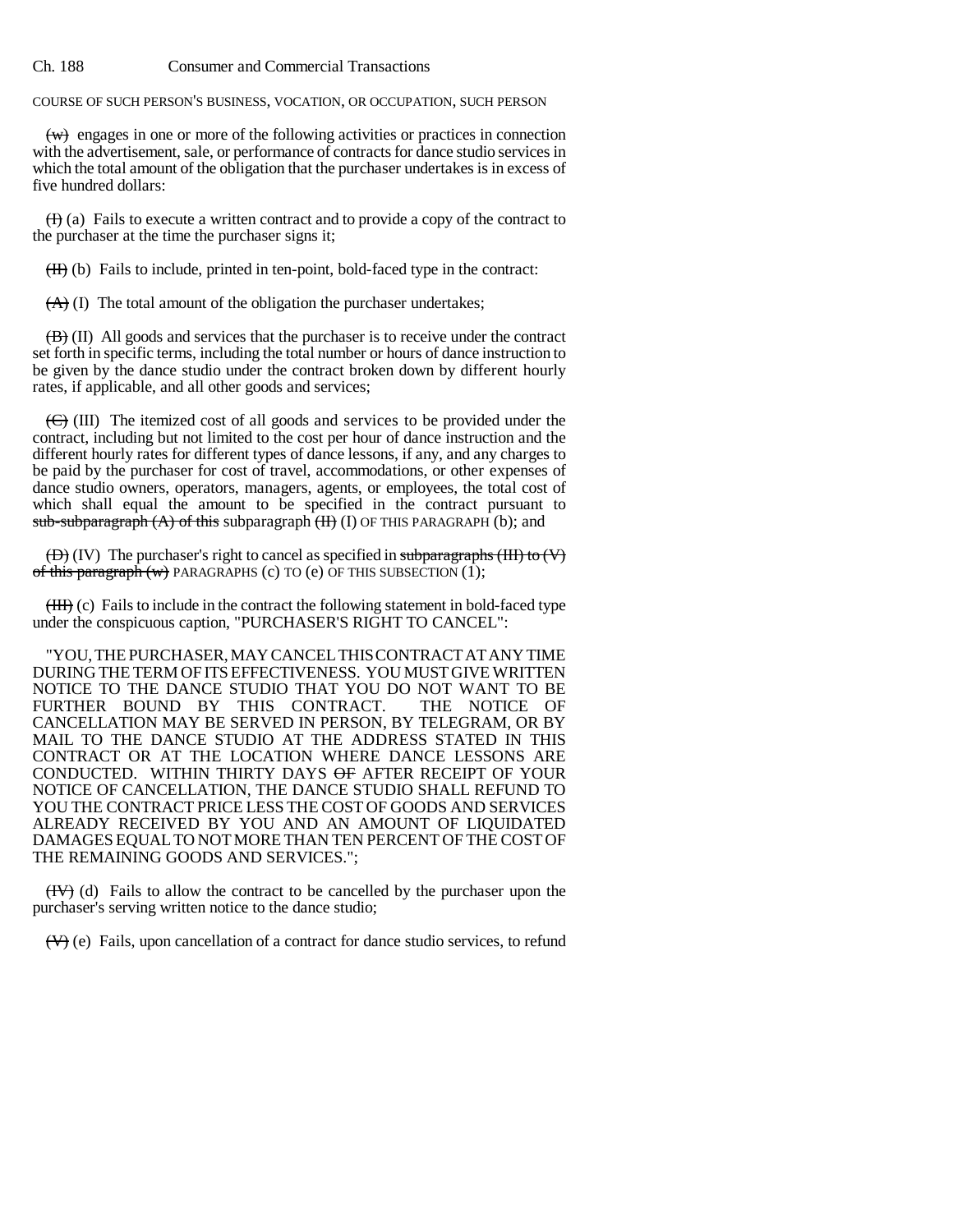to the purchaser all prepayments made under the contract, minus the total of:

 $(A)$  (I) The amount equal to the cost of goods and services actually received by the purchaser under the contract; and

 $(\mathbf{B})$  (II) An amount of liquidated damages equal to not more than ten percent of the cost of the remaining goods and services not received by the purchaser;

 $(\forall f)$  (f) Subtracts a total amount under sub-subparagraphs  $(A)$  and  $(B)$  of subparagraph (V) of this paragraph (w) SUBPARAGRAPHS (I) AND (II) OF PARAGRAPH (e) OF THIS SUBSECTION  $(1)$  that exceeds the total amount of the obligation as set out in sub-subparagraph  $(A)$  of subparagraph  $(H)$  (I) of this paragraph  $(w)$  (b) OF THIS SUBSECTION  $(1)$ :

 $(\overline{\text{VH}})$  (g) Fails to have a performance bond in the amount of twenty-five thousand dollars, as to each studio, location, or owner, for the benefit of any person who enters into a contract for dance studio services in which the total amount of the obligation that the purchaser undertakes is in excess of five hundred dollars and who is damaged by the failure of the dance studio to provide the services specified in the contract or by the failure of the dance studio to comply with this section, which performance bond guarantees the dance studio's performance of its contractual obligations with the purchaser in accordance with the provisions of this section, or fails to disclose in the contract with such purchaser the existence of the performance bond;

(VIII) (h) Sells or induces any person to purchase or to become obligated directly or contingently, or both, under more than one contract for dance studio services at the same time for the purpose of avoiding the provisions of this section; OR

(IX) (i) Assigns or accepts an assignment of dance studio services without the written consent of the purchaser.

**6-1-706. [Formerly 6-1-105 (1) (bb)] Buyers' clubs - deceptive trade practices.** (1) A PERSON ENGAGES IN A DECEPTIVE TRADE PRACTICE WHEN, IN THE COURSE OF SUCH PERSON'S BUSINESS, VOCATION, OR OCCUPATION, SUCH PERSON

(bb) engages in one or more of the following activities or practices in connection with the advertisement, sale, or performance of any contract of membership in a buyers' club in which the price of the membership equals or exceeds one hundred dollars:

 $(H)$  (a) Fails to allow any purchaser of a membership in a buyers' club to rescind the membership contract at any time prior to the close of business on the next business day following the day the purchaser signs the contract;

(II) (b) Fails to provide in the membership contract the following mandatory disclosure under the heading, "PURCHASER'S RIGHT TO CANCEL": "THE PURCHASER MAY CANCEL THIS CONTRACT FOR ANY REASON AT ANY TIME PRIOR TO THE CLOSE OF BUSINESS ON THE NEXT BUSINESS DAY FOLLOWING THE DAY THE PURCHASER SIGNS THE MEMBERSHIP CONTRACT BY DELIVERING OR MAILING TO THE BUYERS' CLUB WRITTEN NOTICE OF CANCELLATION. NOTICE OF CANCELLATION, IF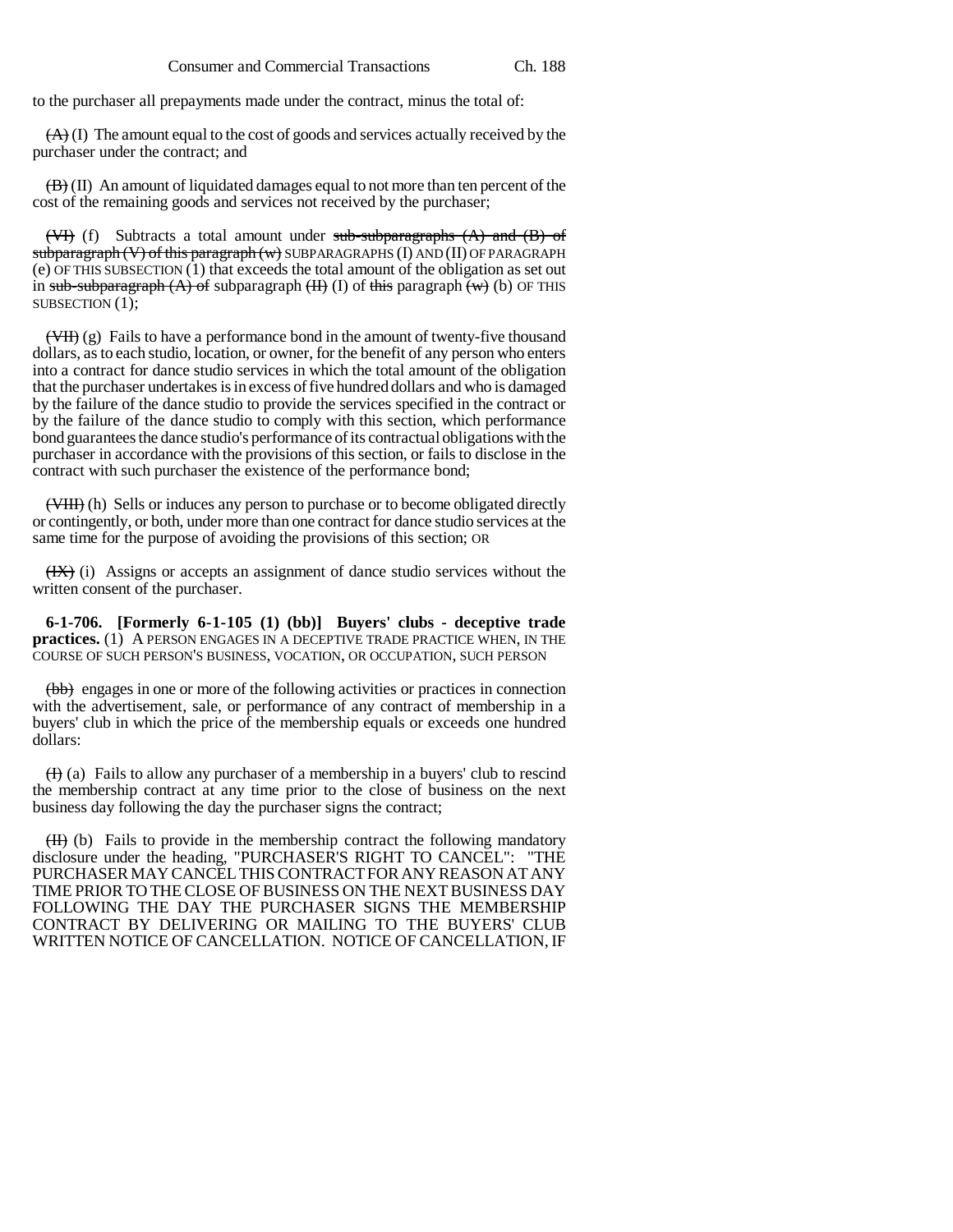SENT BY MAIL, IS DEEMED TO BE GIVEN AS OF THE DATE THE MAILED NOTICE WAS POSTMARKED." Said heading and disclosure shall be in capital letters in no less than ten-point, bold-faced type.

(III) (c) Fails to refund all payments made pursuant to the membership contract within fifteen days after the buyers' club receives notice of cancellation from the purchaser.

**6-1-707. [Formerly 6-1-105 (1) (dd), (1) (ee.5), (1) (ee.7), and (1) (ee.8)] Use of title or degree - deceptive trade practice.** (1) A PERSON ENGAGES IN A DECEPTIVE TRADE PRACTICE WHEN, IN THE COURSE OF SUCH PERSON'S BUSINESS, VOCATION, OR OCCUPATION, SUCH PERSON:

 $\left(\frac{dd}{d}\right)$  (a) (I) Claims, either orally or in writing, to possess either an academic degree or an honorary degree or the title associated with said degree, unless the person has, in fact, been awarded said degree from an institution that is:

(A) Accredited by a regional or professional accrediting agency recognized by the United States department of education or the council on postsecondary accreditation, or is recognized as a candidate for accreditation by such an agency;

(B) Provided, operated, and supported by a state government or any of its political subdivisions or by the federal government;

(C) A school, institute, college, or university chartered outside the United States, the academic degree from which has been validated by an accrediting agency approved by the United States department of education as equivalent to the baccalaureate or postbaccalaureate degree conferred by a regionally accredited college or university in the United States;

(D) A religious seminary, institute, college, or university which THAT offers only educational programs that prepare students for a religious vocation, career, occupation, profession, or lifework, and the nomenclature of whose certificates, diplomas, or degrees clearly identifies the religious character of the educational program;

(E) Authorized to grant degrees pursuant to article 2 of title 23, C.R.S.

#### (F) Repealed.

 $(1.5)$  (II) This paragraph  $(dd)$  (a) shall not apply to persons claiming degrees or certificates that were submitted as a requirement of the application process for licensure, certification, or registration pursuant to title 12, C.R.S.

(II) (III) No person awarded a doctorate degree from an institution not listed in  $subparameterath(f)$  of this paragraph (dd) PARAGRAPH (a) OF THIS SUBSECTION (1) shall claim in the state, either orally or in writing, the title "Dr." before the person's name or any mark, appellation, or series of letters, numbers, or words, such as, but not limited to, "Ph.D.","Ed.D.", "D.N.", or "D.Th.", which signify, purport, or are generally taken to signify satisfactory completion of the requirements of a doctorate degree, after the person's name.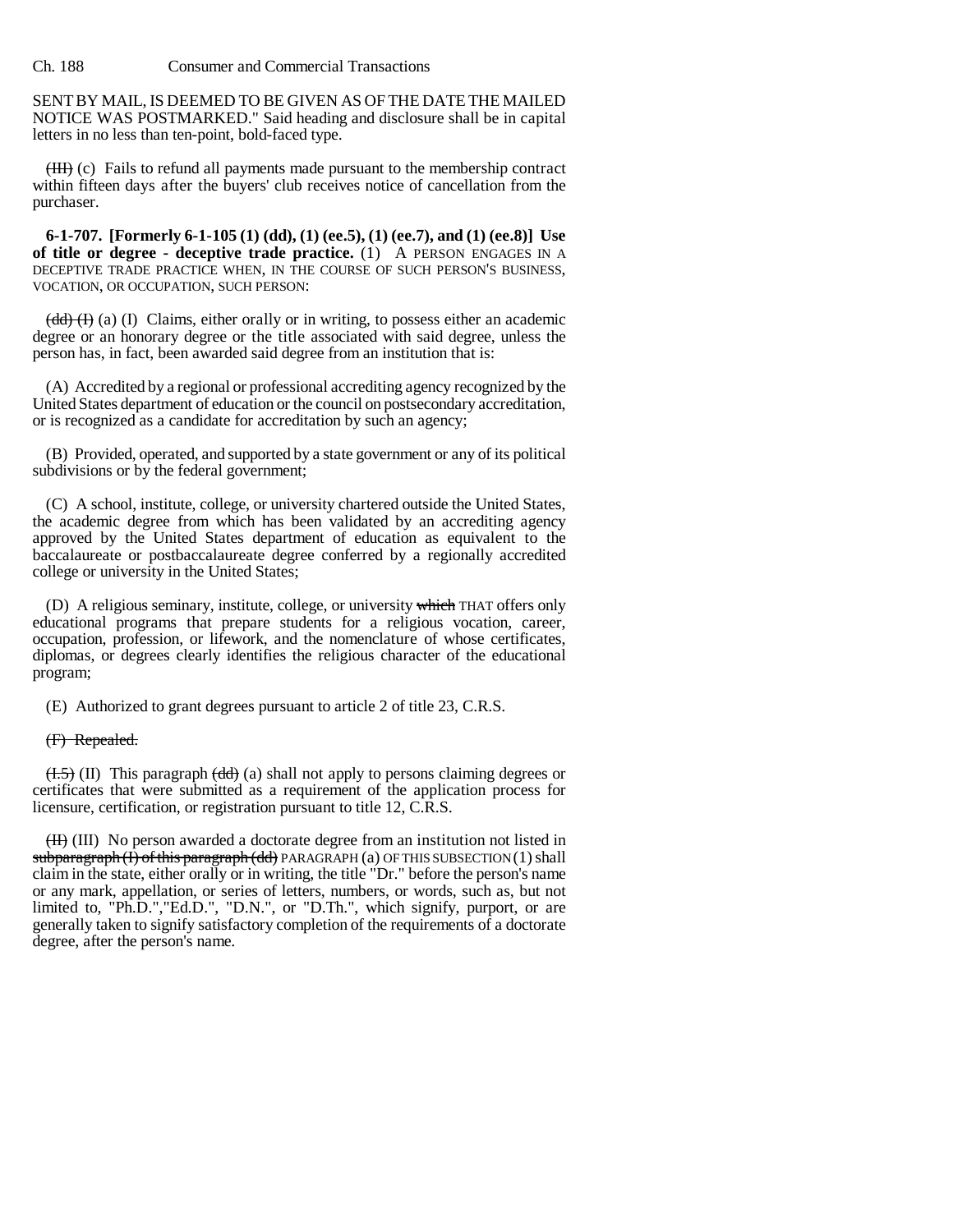(ee.5) (b) Claims either orally or in writing to be a "dietitian", "dietician", "certified dietitian", "certified dietician", "C.D.", or "D." to indicate that such person is a dietitian, unless such person:

(I) Possesses a baccalaureate, masters, or doctorate degree in human nutrition, foods and nutrition, dietetics, nutrition education, food systems management, or public health nutrition from an institution that is:

(A) Accredited by a regional or professional accrediting agency recognized by the United States department of education or the council on postsecondary accreditation, or is recognized as a candidate for accreditation by such accrediting agency;

(B) Authorized to grant degrees pursuant to article 2 of title 23, C.R.S.; or

(C) A school, institute, college, or university chartered outside the United States, the academic degree from which has been validated by an accrediting agency approved by the United States department of education as equivalent to a baccalaureate or postbaccalaureate degree conferred by a regionally accredited college or university in the United States; and

(II) Meets one of the following:

(A) Completes at least nine hundred hours of a planned, continuous, preprofessional work experience in a nutrition or dietetic practice under the supervision of a qualified dietitian; or

(B) Holds a certificate of registered dietician through the commission on dietetic registration;

 $\overline{(ee.7)}$  (c) Claims either orally or in writing to be a "certified occupational therapist", an "occupational therapist registered", a "licensed occupational therapist", or an "occupational therapist" or uses the abbreviation "O.T.R." or "O.T.R./L." to indicate that such person is an occupational therapist unless such person:

(I) Has earned a baccalaureate, masters, or doctorate degree in occupational therapy from an institution that is:

(A) Accredited by the north central council of colleges and schools and by the American occupational therapy association's accreditation council for occupational therapy education; or

(B) A school, institute, college, or university chartered outside the United States, the academic degree from which has been validated by the world federation of occupational therapists, the American occupational therapy association, or other nationally recognized accrediting agency; and

(II) Meets all of the following:

(A) Has completed a minimum of six months or nine hundred forty hours of advanced internship under the supervision of an occupational therapist;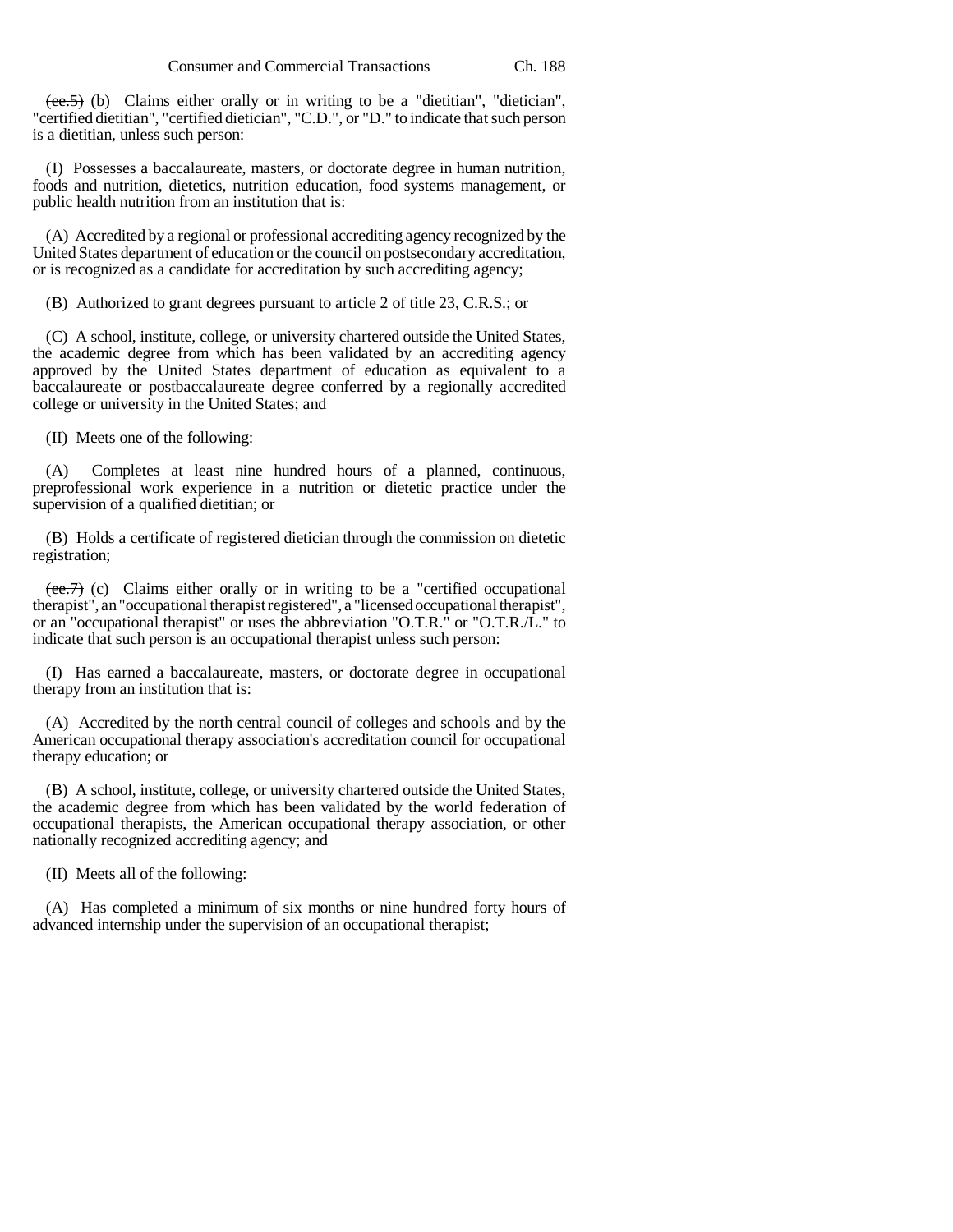(B) Successfully passed the current certification examination given by the American occupational therapy certification board; and

(C) Holds a certificate through the American occupational therapy certification board; or in lieu of the requirements of subparagraphs  $(I)$  and  $(II)$  of this paragraph  $(ee.7);$ 

(III) IN LIEU OF THE REQUIREMENTS OF SUBPARAGRAPHS (I) AND (II) OF THIS PARAGRAPH (c) has earned an associates degree in occupational therapy from an institution that is:

(A) Accredited by the north central council of colleges and schools and by the American occupational therapy association's accreditation council for occupational therapy education; or

(B) A school, institute, college, or university chartered outside the United States, the academic degree from which has been validated by the world federation of occupational therapists, the American occupational therapy association, or other nationally recognized accrediting agency; and

 $(HH.5)$  (IV) If such person satisfies the requirements of subparagraph (III) of this paragraph  $(\text{ee.7})$  (c), such person shall also meet all of the following requirements:

(A) Has a minimum of three years experience in occupational therapy field work under the supervision of an occupational therapist holding a certificate through the American occupational therapy certification board;

(B) Successfully passed the current certification examination given by the American occupational therapy certification board; and

(C) Holds a certificate through the American occupational therapy certification board;

 $(ee.8)$  (d) (I) Claims either orally or in writing to be a "certified optician" or "certified opticien", unless such person holds a current certificate of competence issued by the American board of opticianry. Each certificate shall be prominently displayed or maintained in such person's place of business and made available for immediate inspection and review by any consumer or agent of the state of Colorado. No person may associate a service, product, or business name with the title "certified optician" unless such person holds the required certificate of competence. This paragraph (ee.8) (d) shall not apply to persons authorized under article 36 or 40 of title 12, C.R.S., to practice medicine or optometry.

(II) Performs or claims orally or in writing to be able to perform the following procedures, and such person is a certified optician:

- (A) Vision therapy;
- (B) Refractions;
- (C) Automated refractions; except that a certified optician may use an auto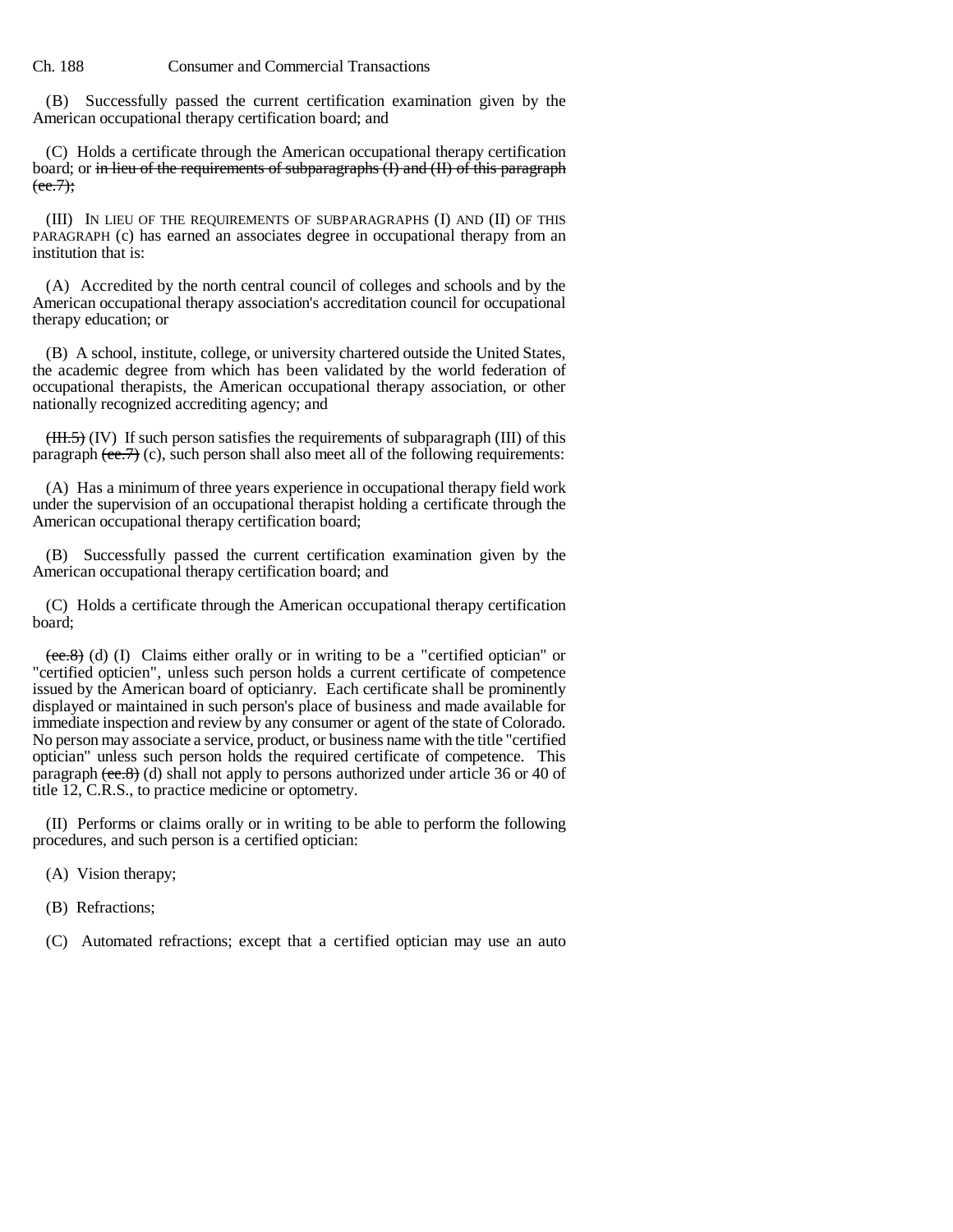refractor to provide vision screenings for the sole purpose of determining if the subject of the screening needs a further eye examination;

(D) Refractometry;

(E) Fitting contact lenses;

(F) Keratometry or automated keratometry; or

(G) Any other act that constitutes the practice of optometry or the practice of medicine.

(III) A certified optician does not engage in a deceptive trade practice under subparagraph (II) of this paragraph  $(\overline{ee.8})$  (d), if said optician performs the described procedures under the direction and supervision of a person who has statutory authority under title 12, C.R.S., to supervise the work of others within the scope of his or her license.

**6-1-708. [Formerly 6-1-105 (1) (ff) (I)] Motor vehicle sales - deceptive trade practices.** (1) A PERSON ENGAGES IN A DECEPTIVE TRADE PRACTICE WHEN, IN THE COURSE OF SUCH PERSON'S BUSINESS, VOCATION, OR OCCUPATION, SUCH PERSON:

 $(f\hat{f})$  (i) (a) Commits any of the following acts pertaining to the sale of a motor vehicle or a used motor vehicle:

 $(A)$  (I) Guarantees to a purchaser of a motor vehicle or used motor vehicle who conditions such purchase on the approval of a consumer credit sale as defined in section 5-2-104, C.R.S., or a consumer loan as defined in section 5-3-104, C.R.S., that such purchaser has been approved for either a consumer credit sale or a consumer loan if such approval is not final. For purposes of this sub-subparagraph  $(A)$ SUBPARAGRAPH (I), "guarantee" means a written document or oral representation between the purchaser and the person selling the vehicle that leads such purchaser to a reasonable good faith belief that the financing of such vehicle is certain.

(B) (II) Accepts a used motor vehicle as a trade-in on the purchase of a motor vehicle or used motor vehicle and sells such used motor vehicle before the purchaser has been approved for a consumer credit sale as defined in section 5-2-104, C.R.S., or a consumer loan as defined in section 5-3-104, C.R.S., if such approval is a condition of the purchase;

 $\left(\frac{f}{f}\right)$  (III) Fails to return to the purchaser any collateral or down payment tendered by such purchaser conditioned upon a guarantee by a motor vehicle or used motor vehicle dealer that a consumer credit sale as defined in section 5-2-104, C.R.S., or a consumer loan as defined in section 5-3-104, C.R.S., has been approved for such purchaser, if such approval was a condition of the sale and if such financing is not approved and the purchaser is required to return the vehicle;

(ii) (b) **[Formerly 6-1-105 (1) (ii)]** Fails to disclose in writing, prior to sale, to the purchaser that a motor vehicle is a salvage vehicle, as defined in section 42-6-102 (13), C.R.S., that a vehicle was repurchased by or returned to the manufacturer from a previous owner for inability to conform the motor vehicle to the manufacturer's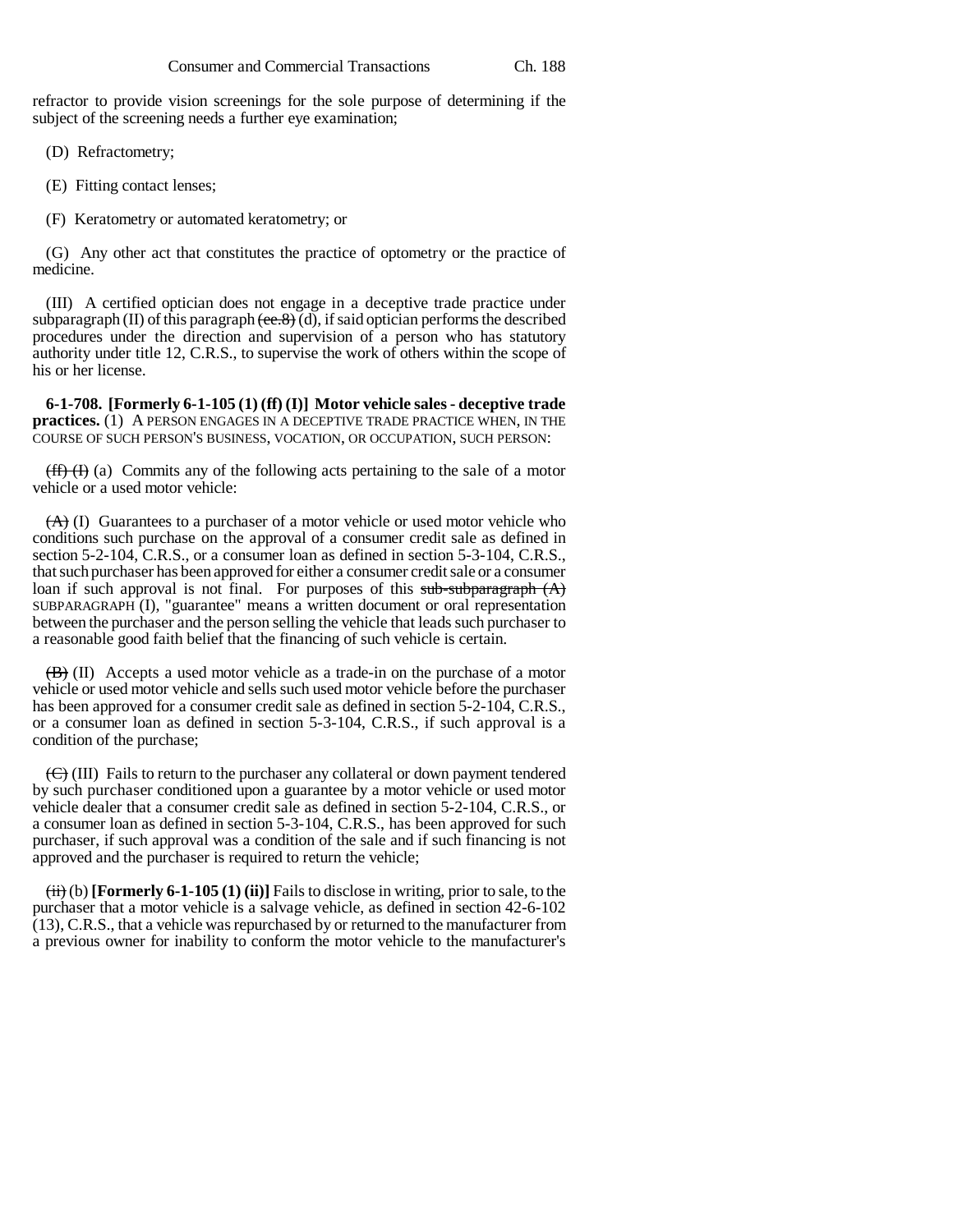warranty in accordance with article 10 of title 42, C.R.S., or with any other state or federal motor vehicle warranty law, or knowingly fails to disclose, in writing, prior to sale, to the purchaser that a motor vehicle has sustained material damage at any one time from any one incident.

 $(H)$  (2) **[Formerly 6-1-105 (1) (ff) (II)**] For purposes of subparagraph (I) of this **paragraph** (ff) THIS SECTION, if a motor vehicle or used motor vehicle dealer guarantees financing and if approval for financing is a condition of the sale, such motor vehicle or used motor vehicle dealer shall not retain any portion of such purchaser's down payment or any trade-in vehicle as payment of rent on any vehicle released by such dealer to such purchaser pending approval of financing even if such dealer has obtained a waiver of such purchaser's right to return a vehicle or has contracted for a rental agreement with such purchaser.

**6-1-709. [Formerly 6-1-105 (1) (qq)] Sales of manufactured homes deceptive trade practices.** (1) A PERSON ENGAGES IN A DECEPTIVE TRADE PRACTICE WHEN, IN THE COURSE OF SUCH PERSON'S BUSINESS, VOCATION, OR OCCUPATION, SUCH PERSON:

 $(qq)$  (a) Except with respect to activities subject to article 61 of title 12, C.R.S., and those that would be covered except for a specific exemption set forth in said article 61 of title 12, C.R.S., in connection with the advertisement or sale of a manufactured home:

(I) Fails to disclose clearly and conspicuously in the contract the date on which the manufactured home will be delivered, subject to the possibility of unavoidable delay;

(II) (A) Fails to escrow home sale deposits in a separate fiduciary account for the benefit of home purchasers in a bank or trust company doing business in the state of Colorado or provide a letter of credit, certificate of deposit issued by a licensed financial institution, or a surety bond issued by an authorized insurer in a form approved by the attorney general of the state of Colorado and conditioned upon the person's refund of any home sale deposit received under agreements for the sale of manufactured homes. No financial institution or corporate surety shall be required to make any payment to any person claiming under such deposit or bond until a final determination of fraud, defalcation of funds, or conversion has been made by a court of competent jurisdiction or upon a bankruptcy filing by the seller, or upon the failure to refund or pay a reasonable per diem living expense pursuant to subparagraph (III) of this paragraph  $(qq)$  (a).

(B) Any letter of credit, certificate of deposit, surety bond, or other similar surety shall be filed with and drawn in favor of the attorney general of the state of Colorado for use of the people of the state of Colorado who are purchasers of manufactured homes and shall be revocable only with the written consent of the attorney general.

(C) In any contract for the sale of a manufactured home, the seller shall disclose in the contract that the buyer may have no legal right to rescind the contract unless specifically provided by the terms of the contract or for delinquent delivery and that the seller has a separate fiduciary account for the escrow of home sale deposits pending delivery or a letter of credit, certificate of deposit, surety bond, or other similar surety filed with the attorney general of the state of Colorado for the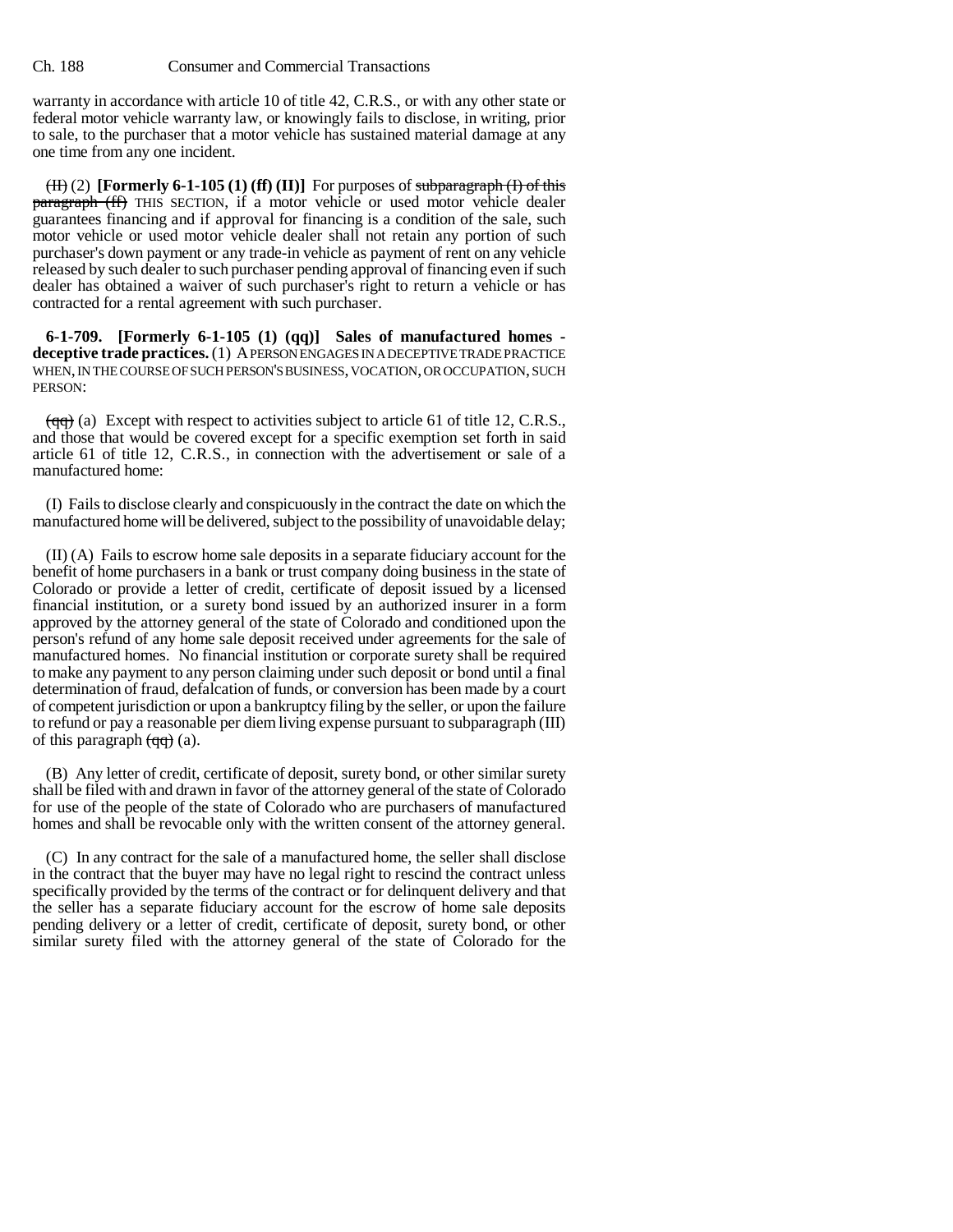repayment of home sale deposits pending delivery of manufactured homes. Any such contract shall also disclose that escrow deposit complaints against sellers of manufactured homes may be filed with the office of the attorney general of the state of Colorado or the district attorney for the judicial district where the sale occurs. Any such contract shall also disclose that an aggrieved person may bring a civil action under the "Colorado Consumer Protection Act" to remedy violations of the provisions of this paragraph  $\left(\frac{q}{q}\right)$  (a).

(III) All contracts for the sale of a manufactured home must provide a date certain for delivery of the home or a specification of delivery preconditions which THAT must occur before the date of home delivery can be determined. Unless delay in delivery is unavoidable, or caused by the buyer, the contract for manufactured home sale shall further provide that, at seller's election, he THE SELLER will refund the home sale deposit or pay a reasonable buyer living expense per diem which THAT relates back to the contract delivery date if the date of delivery is more than sixty days after the contract date of delivery or the completion of delivery preconditions set forth in the contract if no delivery date certain has been set.

**SECTION 3.** 6-1-105 (1) (x), Colorado Revised Statutes, is amended to read:

**6-1-105. Deceptive trade practices.** (1) A person engages in a deceptive trade practice when, in the course of such person's business, vocation, or occupation, such person:

(x) Violates the provisions of sections 6-1-203 to 6-1-205 OR OF PART 7 OF THIS ARTICLE;

**SECTION 4.** 6-1-104, Colorado Revised Statutes, is amended to read:

**6-1-104. Cooperative reporting.** The district attorneys may cooperate in a statewide reporting system by receiving, on forms provided by the attorney general, complaints from persons concerning deceptive trade practices listed in sections 6-1-105 and  $6$ -1-105.5 PART 7 OF THIS ARTICLE and transmitting such complaints to the attorney general.

**SECTION 5.** The introductory portion to 6-1-107 (1), Colorado Revised Statutes, is amended to read:

**6-1-107. Powers of attorney general and district attorneys.** (1) When the attorney general or a district attorney has cause to believe that any person has engaged in or is engaging in any deceptive trade practice listed in section 6-1-105 or 6-1-105.5, he PART 7 OF THIS ARTICLE, THE ATTORNEY GENERAL OR DISTRICT ATTORNEY may:

**SECTION 6.** 6-1-110, Colorado Revised Statutes, is amended to read:

**6-1-110. Restraining orders - injunctions - assurances of discontinuance.** (1) Whenever the attorney general or a district attorney has cause to believe that a person has engaged in or is engaging in any deceptive trade practice listed in section 6-1-105 or 6-1-105.5, he PART 7 OF THIS ARTICLE, THE ATTORNEY GENERAL OR DISTRICT ATTORNEY may apply for and obtain, in an action in the appropriate district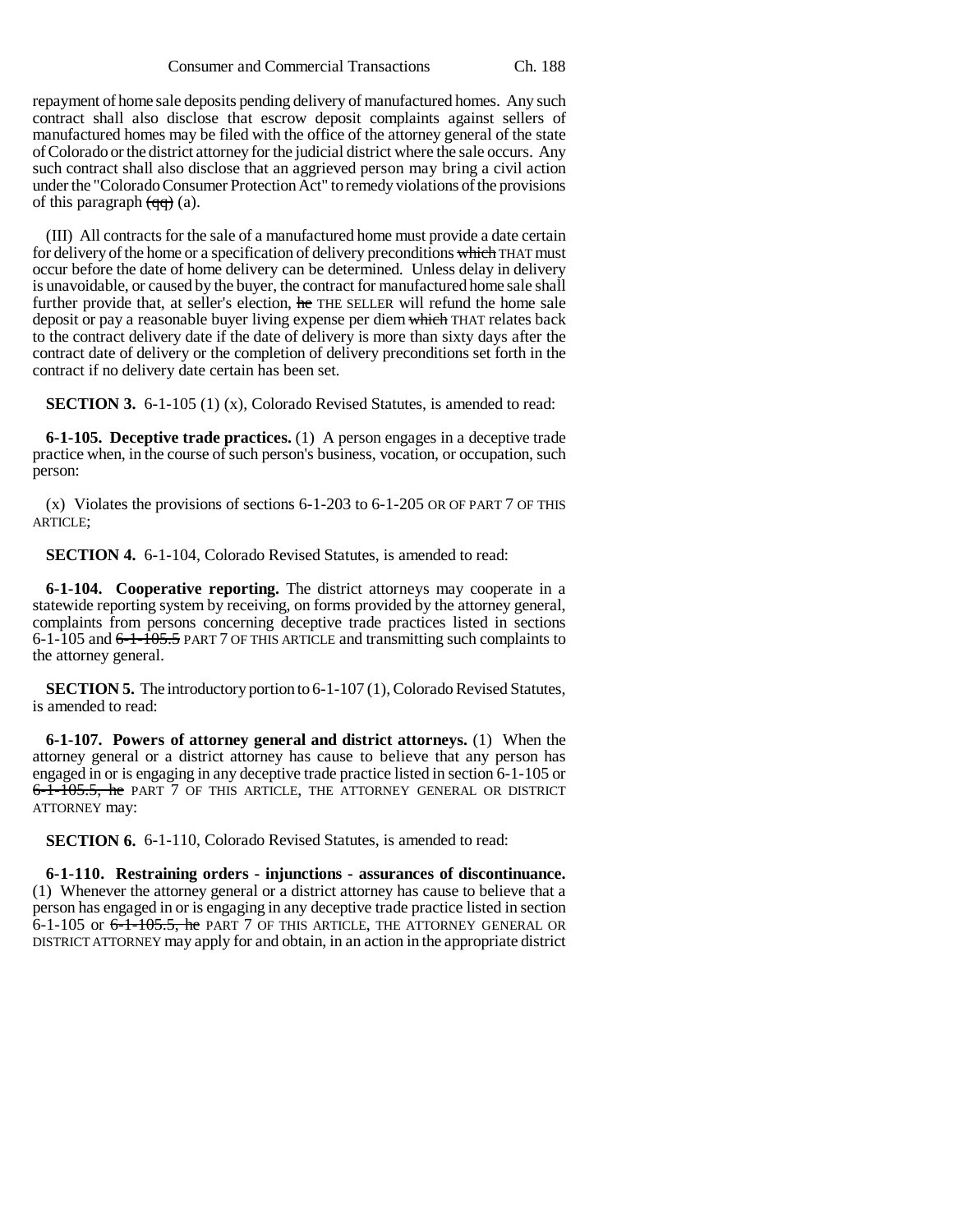court of this state, a temporary restraining order or injunction, or both, pursuant to the Colorado rules of civil procedure, prohibiting such person from continuing such practices, or engaging therein, or doing any act in furtherance thereof. The court may make such orders or judgments as may be necessary to prevent the use or employment by such person of any such deceptive trade practice or which may be necessary to completely compensate or restore to his THE original position OF any person injured by means of any such practice or to prevent any unjust enrichment by any person through the use or employment of any deceptive trade practice.

(2) Where the attorney general or a district attorney has authority to institute a civil action or other proceeding pursuant to the provisions of this article, he THE ATTORNEY GENERAL OR DISTRICT ATTORNEY may accept, in lieu thereof or as a part thereof, an assurance of discontinuance of any deceptive trade practice listed in section 6-1-105 or <del>6-1-105.5</del> PART 7 OF THIS ARTICLE. Such assurance may include a stipulation for the voluntary payment by the alleged violator of the costs of investigation and any action or proceeding by the attorney general or a district attorney and any amount necessary to restore to any person any money or property which THAT may have been acquired by such alleged violator by means of any such deceptive trade practice. Any such assurance of discontinuance accepted by the attorney general or a district attorney and any such stipulation filed with the court as a part of any such action or proceeding shall be a matter of public record unless the attorney general or the district attorney determines, at his OR HER discretion, that it will be confidential to the parties to the action or proceeding and to the court and its employees. Upon the filing of a civil action by the attorney general or a district attorney alleging that a confidential assurance of discontinuance or stipulation accepted pursuant to this subsection (2) has been violated, said assurance of discontinuance or stipulation shall thereupon be deemed a public record and open to inspection by any person. Proof by a preponderance of the evidence of a violation of any such assurance or stipulation shall constitute prima facie evidence of a deceptive trade practice for the purposes of any civil action or proceeding brought thereafter by the attorney general or a district attorney, whether a new action or a subsequent motion or petition in any pending action or proceeding.

**SECTION 7.** 6-1-114, Colorado Revised Statutes, is amended to read:

**6-1-114. Criminal penalties.** Upon a first conviction any person who promotes a pyramid promotional scheme in this state or who violates any provision of section 6-1-105.5 6-1-701 is guilty of a class 1 misdemeanor, as defined in section 18-1-106, C.R.S., and upon a second or subsequent conviction is guilty of a class 6 felony, as defined in section 18-1-105, C.R.S.

**SECTION 8.** 6-1-304 (1) (h), Colorado Revised Statutes, is amended to read:

**6-1-304. Unlawful telemarketing practices.** (1) A commercial telephone seller engages in an unlawful telemarketing practice when, in the course of any commercial telephone solicitation, the seller:

(h) Engages in any deceptive trade practice defined in section 6-1-105 or 6-1-105.5 PART 7 OF THIS ARTICLE.

**SECTION 9.** 6-1-501 (7) (a), Colorado Revised Statutes, is amended to read: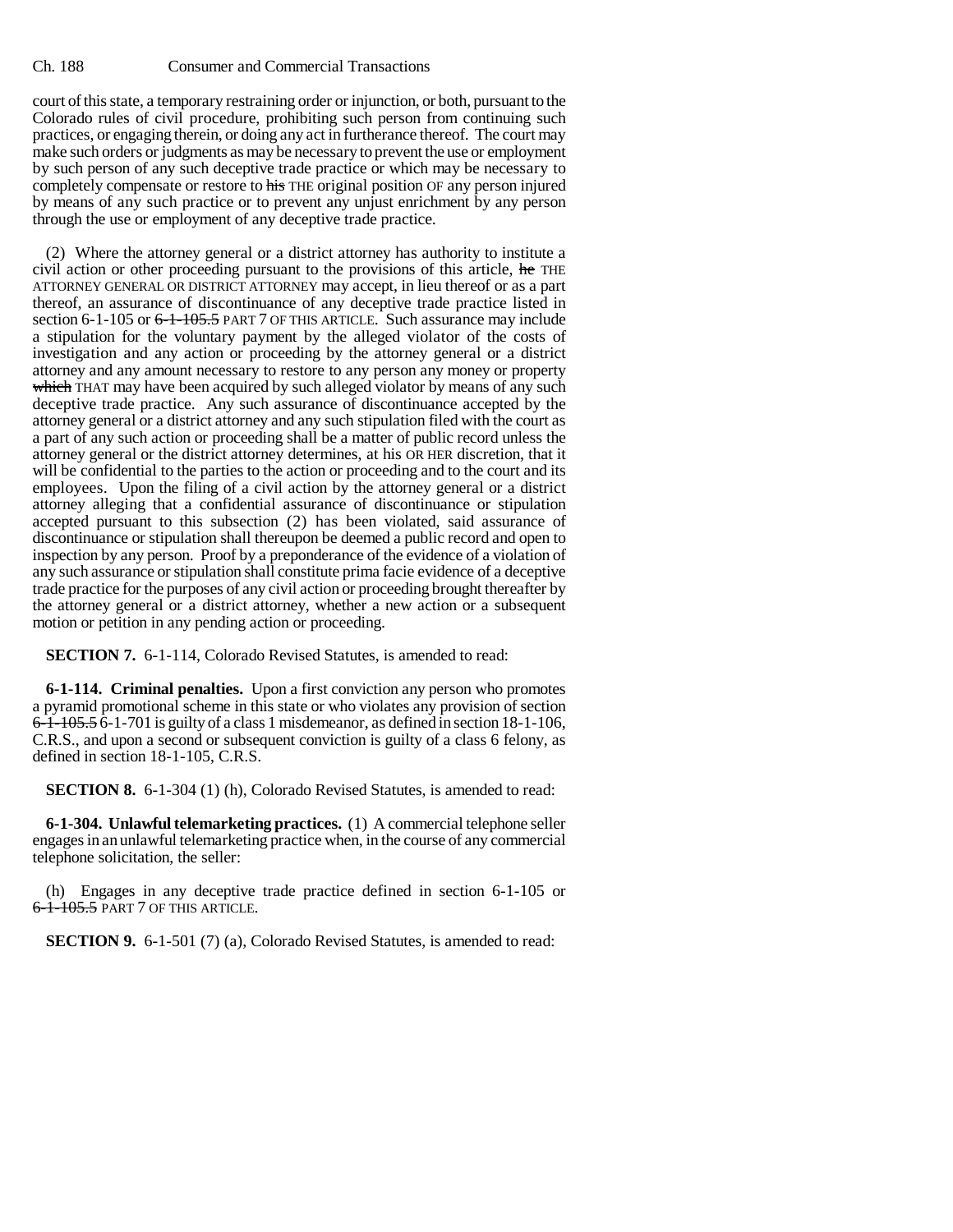**6-1-501. Definitions.** As used in this part 5, unless the context otherwise requires:

(7) "Facilitative device" means a device that has a retail price equal to or greater than one hundred dollars and that is exclusively designed and manufactured to assist a person with a disability with such person's specific disability, through the use of facilitative technology, to be self-sufficient or to maintain or improve that person's quality of life. "Facilitative device" does not include wheelchairs as that term is defined in section 6-1-402 (17). "Facilitative device" does include the following:

(a) Telephone communication devices for the hearing impaired and other facilitative listening devices except for hearing aids as defined in section  $6-1-105.5$  $(1)$  (b) (f) 6-1-701 (1) (c) (I) and cochlear implants as defined in section 6-1-105.5  $$ 

**SECTION 10.** 12-5.5-102 (1), Colorado Revised Statutes, is amended to read:

**12-5.5-102. Registration required - application - bond.** (1) An audiologist shall register with the division of registrations before performing audiology services in this state. Upon registering, the audiologist shall be given a certificate of registration bearing a unique registration number. The audiologist shall include the registration number on all written contracts and receipts, as required pursuant to section  $6-1-105.5$  (2) (a)  $6-1-701$  (2) (a), C.R.S.

**SECTION 11.** 12-5.5-202 (1), Colorado Revised Statutes, is amended to read:

**12-5.5-202. Registration required - application - bond.** (1) A hearing aid dealer shall register pursuant to this part 2 before selling or negotiating to sell, directly or indirectly, any hearing device for the hearing impaired, unless such dealer holds a current registration pursuant to part 1 of this article. Upon registering, the hearing aid dealer shall be given a certificate of registration bearing a unique registration number. The hearing aid dealer shall include the registration number on all written contracts and receipts, as required pursuant to section  $6-1-105.5$  (2) (a) 6-1-701 (2) (a), C.R.S. A hearing aid dealer who is also an audiologist and is registered only under part 1 of this article shall include the registration number issued pursuant to such part 1 on all written contracts and receipts.

**SECTION 12.** 12-5.5-205 (1) (b) (V), Colorado Revised Statutes, is amended to read:

**12-5.5-205. Grounds for discipline - disciplinary action.** (1) (b) The following acts shall constitute grounds for discipline:

(V) Refusing to honor a buyer's request to cancel a contract for the purchase of a hearing device for the hearing impaired, if such request was made during the rescission period set forth in section  $6-1-105.5$  (2) (e)  $\overline{6}$ -1-701 (2) (e), C.R.S.;

**SECTION 13.** 42-6-205, Colorado Revised Statutes, is amended to read:

**42-6-205.** Consumer protection. All provisions of section  $6-1-105$  (1) (ff) 6-1-708, C.R.S., concerning deceptive trade practices in the sale of motor vehicles shall apply to the sale of used motor vehicles.